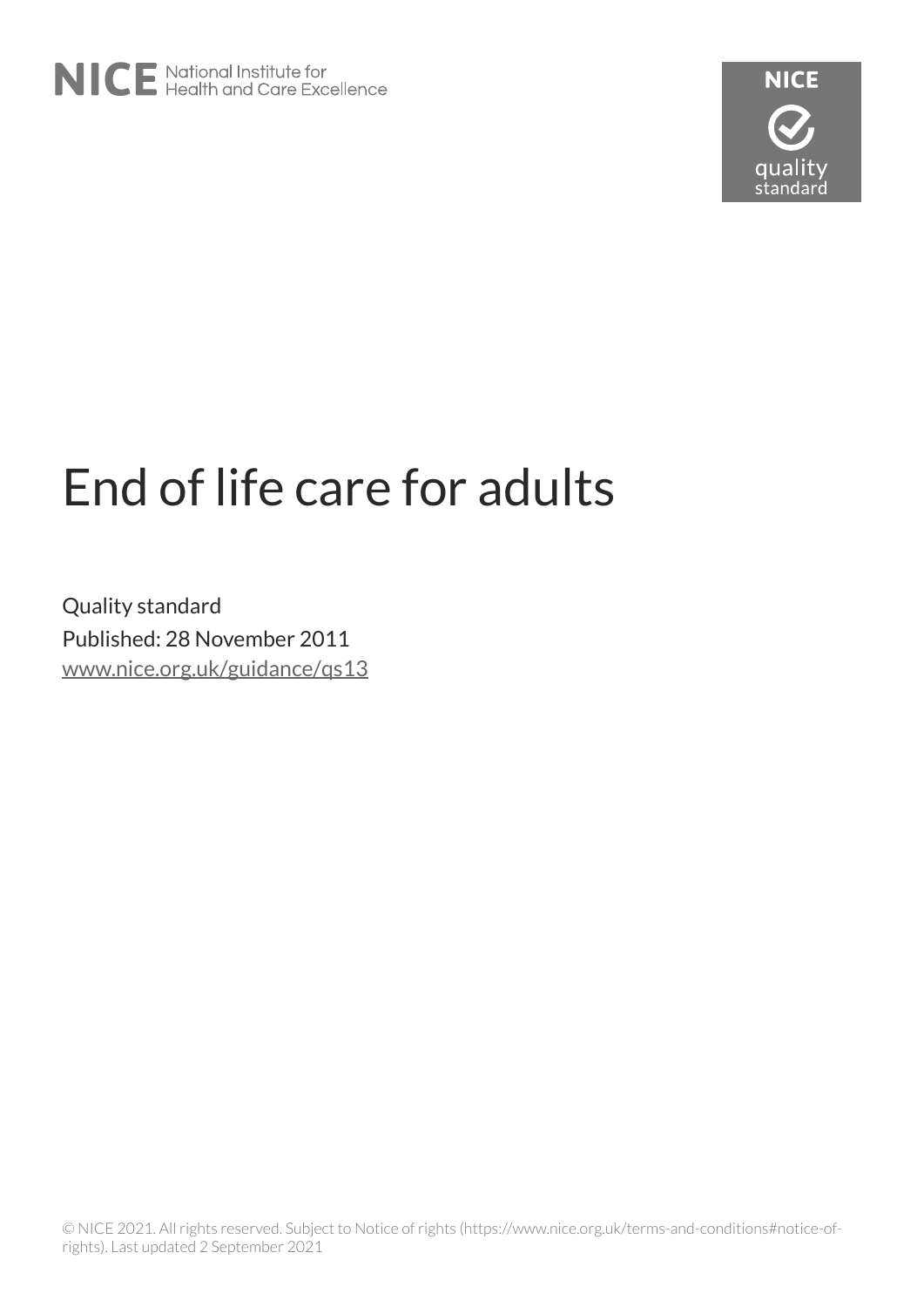# **Contents**

| 4  |
|----|
| 5  |
| 5  |
| 5  |
| 5  |
| 6  |
| 7  |
| 7  |
| 8  |
| 8  |
| 8  |
| 8  |
| 10 |
| 11 |
| 11 |
| 12 |
| 13 |
| 13 |
| 13 |
| 13 |
| 15 |
| 16 |
| 16 |
| 18 |
| 18 |
| 18 |
| 18 |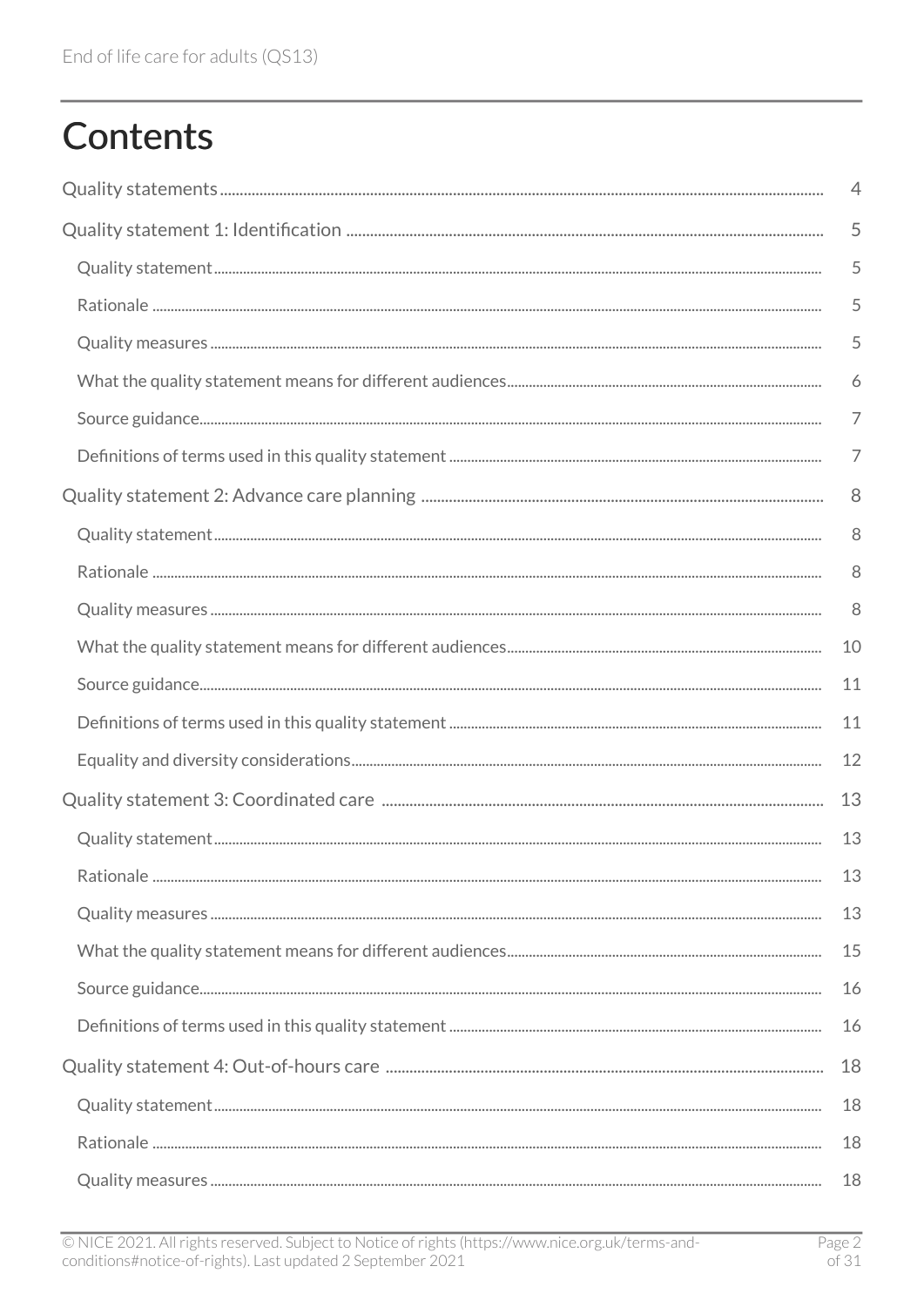| 20 |
|----|
| 21 |
| 21 |
| 22 |
| 23 |
| 23 |
| 23 |
| 23 |
| 25 |
| 25 |
| 25 |
| 26 |
| 28 |
| 29 |
| 30 |
| 30 |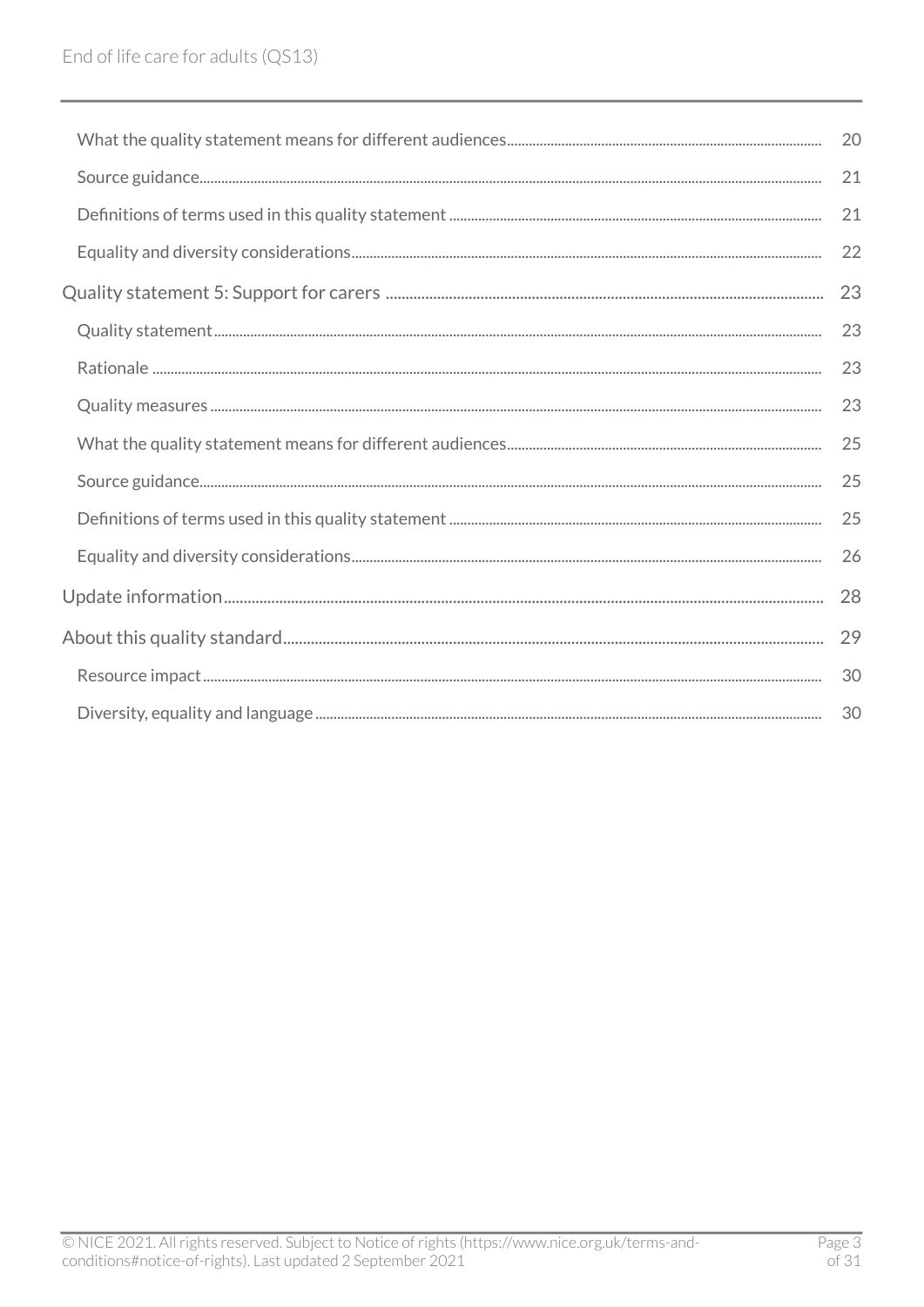This standard is based on NG142 and NG150.

This standard should be read in conjunction with QS5, QS9, QS10, QS12, QS78, QS18, QS17, QS15, QS20, QS50, QS79, QS89, QS91, QS108, QS123, QS126, QS130, QS136, QS144, QS152, QS164, QS168, QS174, QS176, QS177, QS184, QS187 and QS200.

# <span id="page-3-0"></span>Quality statements

[Statement 1](#page-4-0) Adults who are likely to be approaching the end of their life are identified using a systematic approach. [2011, updated 2021]

[Statement 2](#page-7-0) Adults approaching the end of their life have opportunities to discuss advance care planning. [new 2021]

[Statement 3](#page-12-0) Adults approaching the end of their life receive care that is coordinated between health and social care practitioners within and across different services and organisations. [2011, updated 2021]

[Statement 4](#page-17-0) Adults approaching the end of their life and their carers have access to support 24 hours a day, 7 days a week. [2011, updated 2021]

[Statement 5](#page-22-0) Carers providing end of life care to people at home are supported to access local services that can provide assistance. [new 2021]

In 2021 this quality standard was updated and statements prioritised in 2011 were updated (2011, updated 2021) or replaced (new 2021). For more information, see [update information](#page-27-0).

Statements from the 2011 quality standard for end of life care for adults that are still supported by the evidence may still be useful at a local level. The 2011 quality standard on end of life care for [adults](http://www.nice.org.uk/guidance/qs13/documents) is available as a pdf.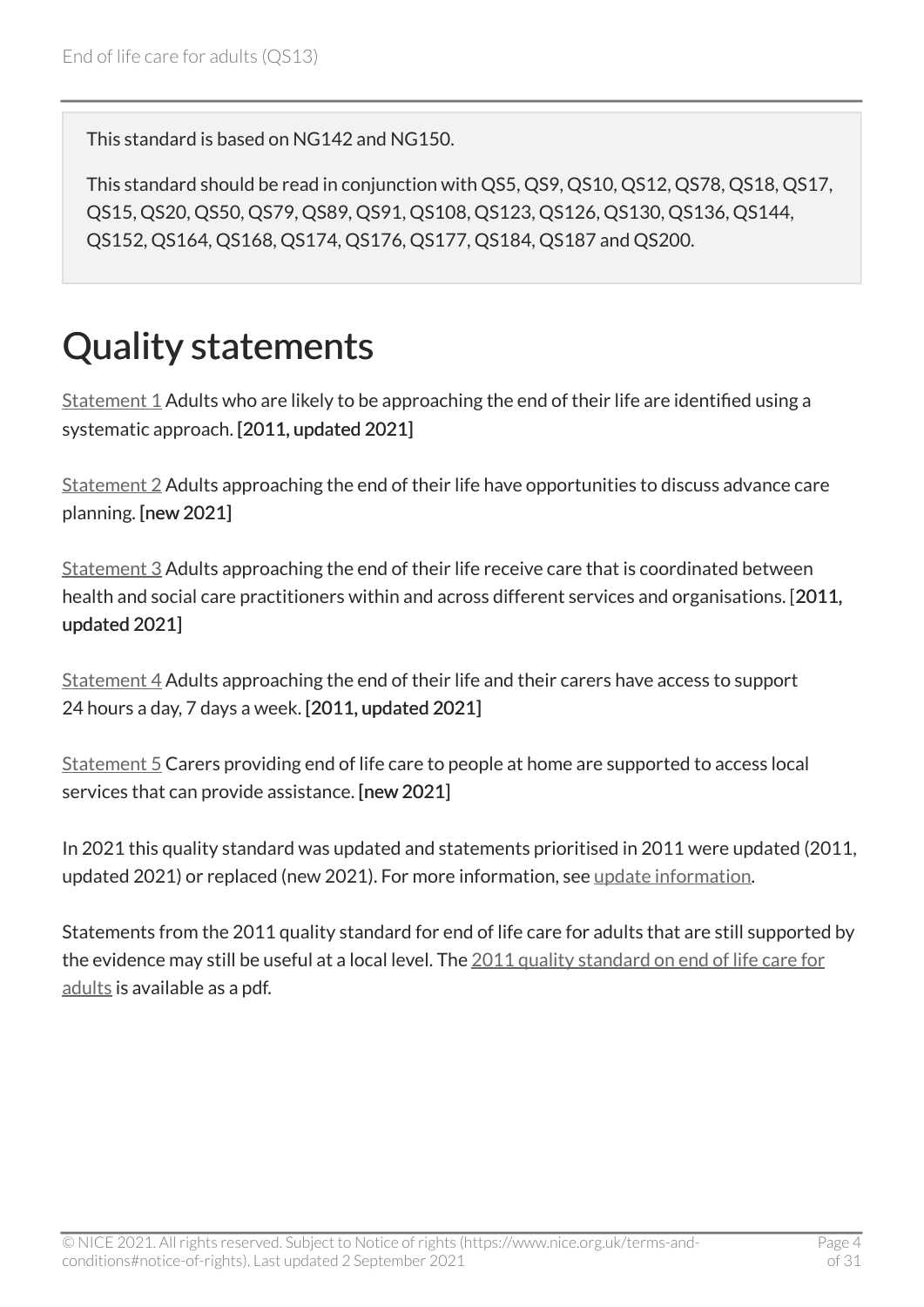# <span id="page-4-0"></span>Quality statement 1: Identification

### <span id="page-4-1"></span>Quality statement

Adults who are likely to be approaching the end of their life are identified using a systematic approach. [2011, updated 2021]

### <span id="page-4-2"></span>Rationale

Using a systematic approach enables healthcare professionals to identify adults who are likely to be approaching the end of their life in a timely manner. Once recognised as approaching the end of their life, people can have their needs assessed and managed, and their carers and the people important to them can also be offered support. Timely recognition gives people the opportunity to make informed decisions about their care, make plans for their future and establish their preferences for how and where they would like to be cared for and die.

### <span id="page-4-3"></span>Quality measures

The following measures can be used to assess the quality of care or service provision specified in the statement. They are examples of how the statement can be measured and can be adapted and used flexibly.

No routinely collected national data for these measures has been identified, therefore some examples of potential data sources have been suggested.

#### Structure

Evidence of local systems established to systematically identify adults who are likely to be approaching the end of their life.

Data source: Data can be collected from information recorded locally by healthcare professionals and provider organisations, for example, from local protocols on identification of adults approaching the end of their life, including the use of tools such as the Gold Standards Framework Proactive Identification Guidance, the AMBER care bundle or the Supportive and Palliative Care Indicators Tool.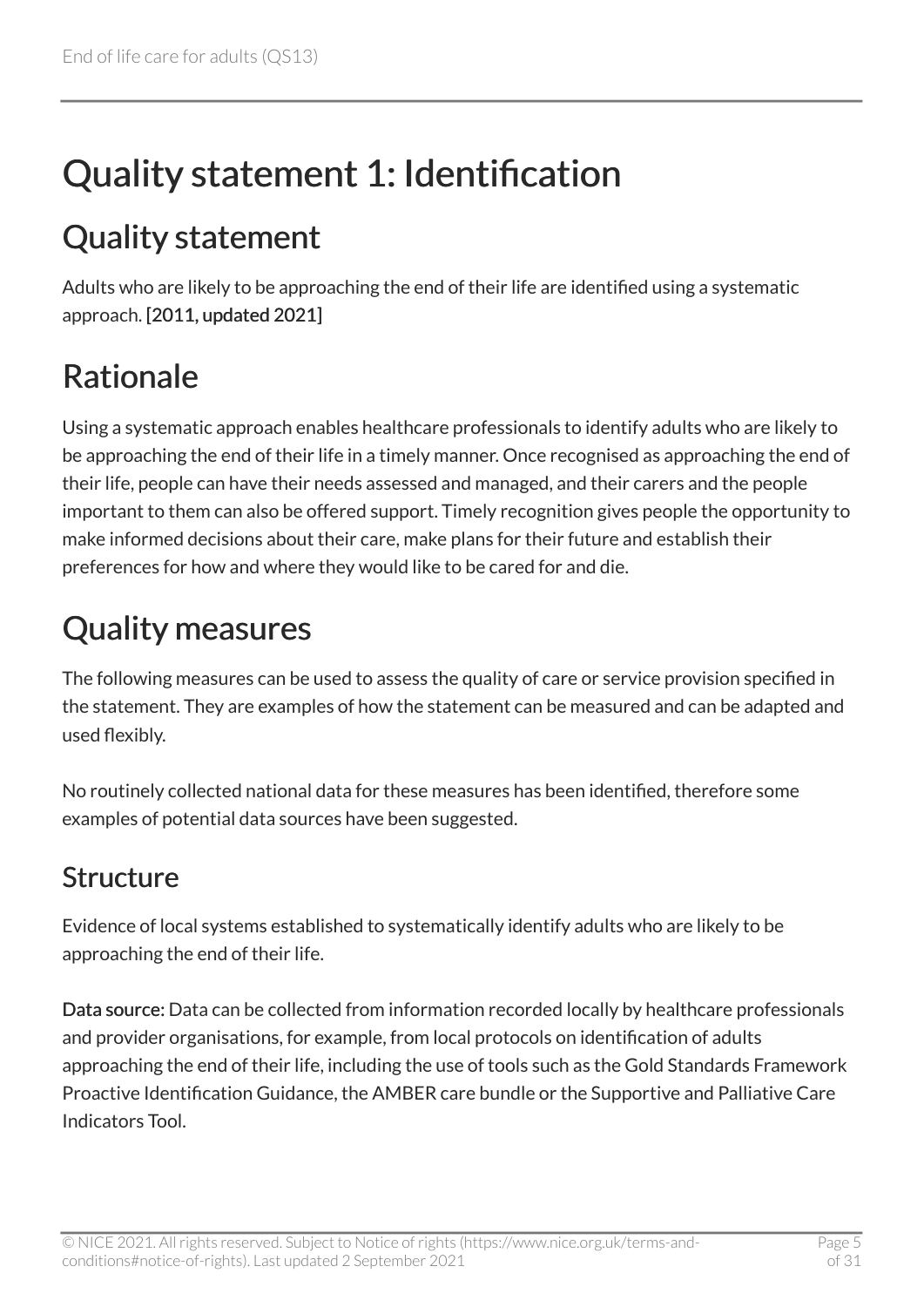#### **Outcome**

The proportion of adults who have died with progressive life-limiting conditions who were on the palliative care register or had evidence of end of life care planning.

Numerator – the number in the denominator who were on the palliative care register or had evidence of end of life care planning.

Denominator - the number of adults who have died with progressive life-limiting conditions.

Data source: Data can be collected from information recorded locally by healthcare professionals and provider organisations, for example, from patient records and palliative care registers. [Quality](https://digital.nhs.uk/data-and-information/data-collections-and-data-sets/data-collections/quality-and-outcomes-framework-qof) [Outcomes Framework](https://digital.nhs.uk/data-and-information/data-collections-and-data-sets/data-collections/quality-and-outcomes-framework-qof) indicator PC001 requires the contractor to establish and maintain a register of all patients in need of palliative care or support irrespective of age.

#### <span id="page-5-0"></span>What the quality statement means for different audiences

Service providers (such as care homes, community care, mental health care, social care, primary care, secondary care and tertiary care) ensure that systems are in place and staff are trained to identify adults who are likely to be approaching the end of their life. Staff can access and use tools to support this, for example the Gold Standards Framework Proactive Identification Guidance, the AMBER care bundle or the Supportive and Palliative Care Indicators Tool.

Health and social care practitioners (such as care home staff, social workers, mental health clinicians, pharmacists, GPs, specialists and nurses) are aware of, and use, local systems to identify adults who are likely to be approaching the end of their life. They use their clinical judgement and tools to support this, for example the Gold Standards Framework Proactive Identification Guidance, the AMBER care bundle or the Supportive and Palliative Care Indicators Tool.

Commissioners (such as clinical commissioning groups, local authorities and NHS England) ensure that they commission services that use a systematic approach to identify adults who are likely to be approaching the end of their life and ensure their staff are trained to do so.

Adults who are likely to be approaching the end of their life are identified by the health and social care practitioners caring for them. This means that they can have their care and support needs assessed and start to have discussions about the care and treatment they might want in the future.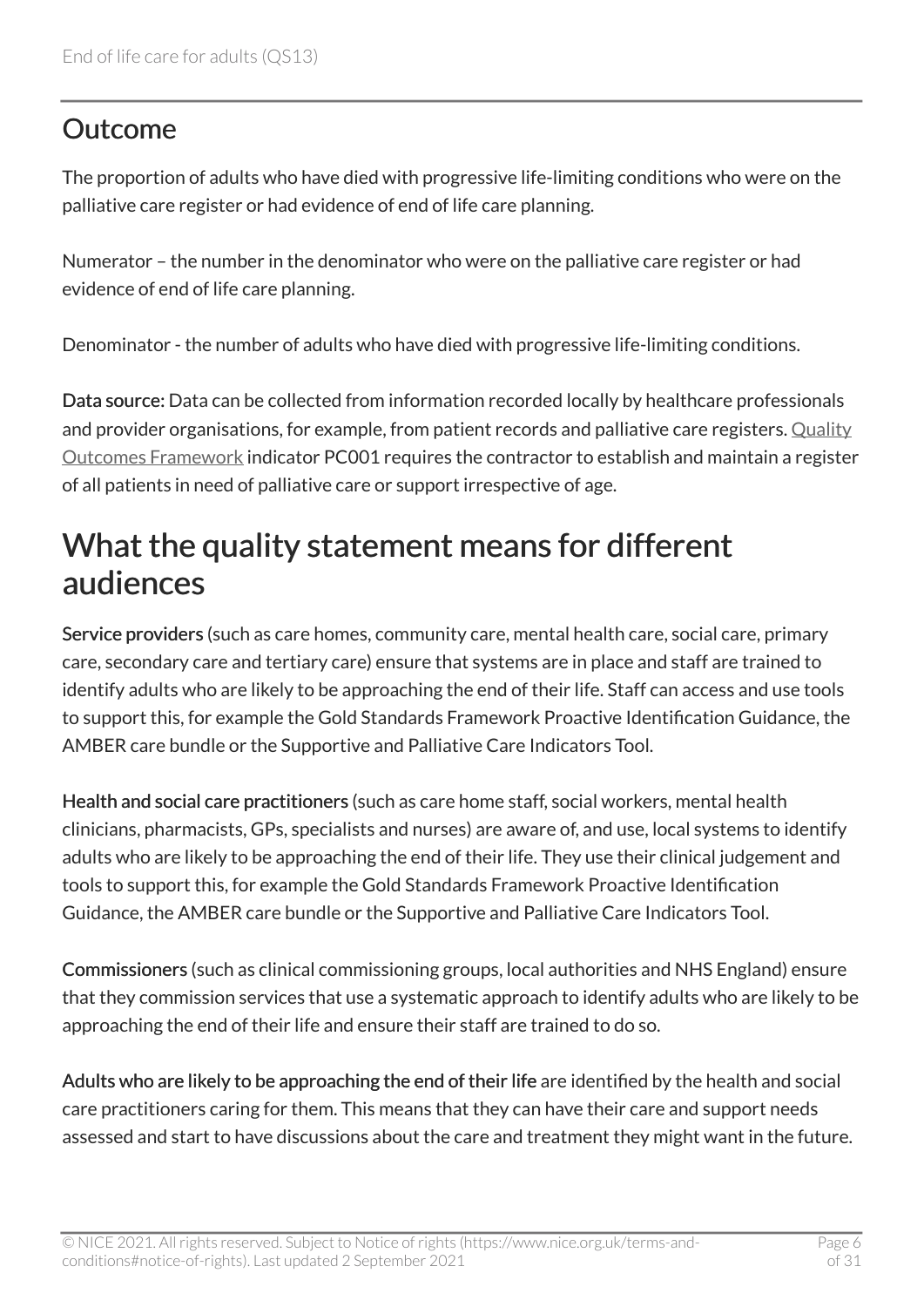### <span id="page-6-0"></span>Source guidance

[End of life care for adults: service delivery. NICE guideline NG142](https://www.nice.org.uk/guidance/ng142) (2019), recommendation 1.1.1

### <span id="page-6-1"></span>Definitions of terms used in this quality statement

#### Adults approaching the end of life

Adults in the final weeks and months of life, although for people with some conditions, this could be months or years.

This includes people with:

- advanced, progressive, incurable conditions
- general frailty and coexisting conditions that mean they are at increased risk of dying within the next 12 months
- existing conditions if they are at risk of dying from a sudden acute crisis in their condition
- life-threatening acute conditions caused by sudden catastrophic events.

[[NICE's guideline on end of life care for adults,](https://www.nice.org.uk/guidance/ng142) terms used in this guideline]

#### Systematic approach to identifying adults who are likely to be approaching the end of their life

Adults who are approaching the end of their life can be identified using tools such as the Gold Standards Framework Proactive Identification Guidance, the AMBER care bundle or the Supportive and Palliative Care Indicators Tool. There are other ways healthcare professionals may recognise when adults are likely to be approaching the end of their life, for example, if they are moving from disease-modifying treatment to palliative care for a life-limiting health condition or through reviews for frailty with coexisting conditions.

[Adapted from [NICE's guideline on end of life care for adults,](https://www.nice.org.uk/guidance/ng142) recommendation 1.1.1, and expert opinion]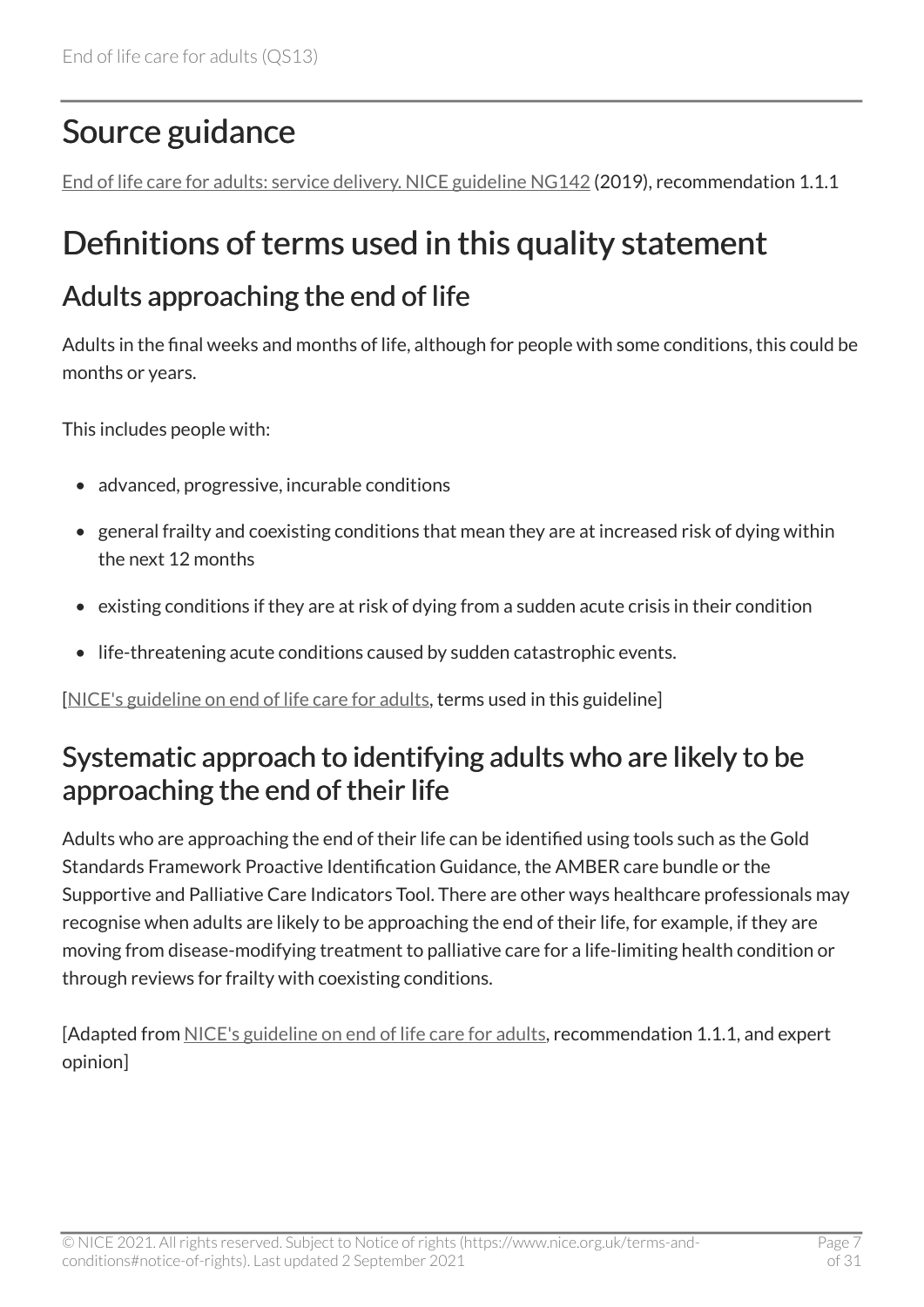# <span id="page-7-0"></span>Quality statement 2: Advance care planning

### <span id="page-7-1"></span>Quality statement

Adults approaching the end of their life have opportunities to discuss advance care planning. [new 2021]

## <span id="page-7-2"></span>Rationale

Advance care planning gives people the opportunity to have meaningful, person-led discussions that allow them to make specific decisions and plans for their future care within a structured framework and while they have the capacity to do so. This should happen after a holistic needs assessment to ensure that it fully takes into account all of the things that are important to the person.

Advance care planning is an ongoing process, so the advance care plan may change over time, based on the person's circumstances and wishes. It is important that the advance care plan is documented and updated during each discussion to ensure the person's current plans are in place. Early planning for care at the end of life helps to ensure that carers, families and professionals are aware of a person's wishes while they are still fully able to communicate them.

### <span id="page-7-3"></span>Quality measures

The following measures can be used to assess the quality of care or service provision specified in the statement. They are examples of how the statement can be measured and can be adapted and used flexibly.

Some routinely collected national data for these measures has been identified. Where there is no routinely collected national data, some examples of potential data sources have been suggested.

#### Structure

a) Evidence of local arrangements to ensure that adults approaching the end of their life have opportunities to discuss advance care planning.

Data source: Data can be collected from information recorded locally by health and social care practitioners and provider organisations, for example, from service specifications or local protocols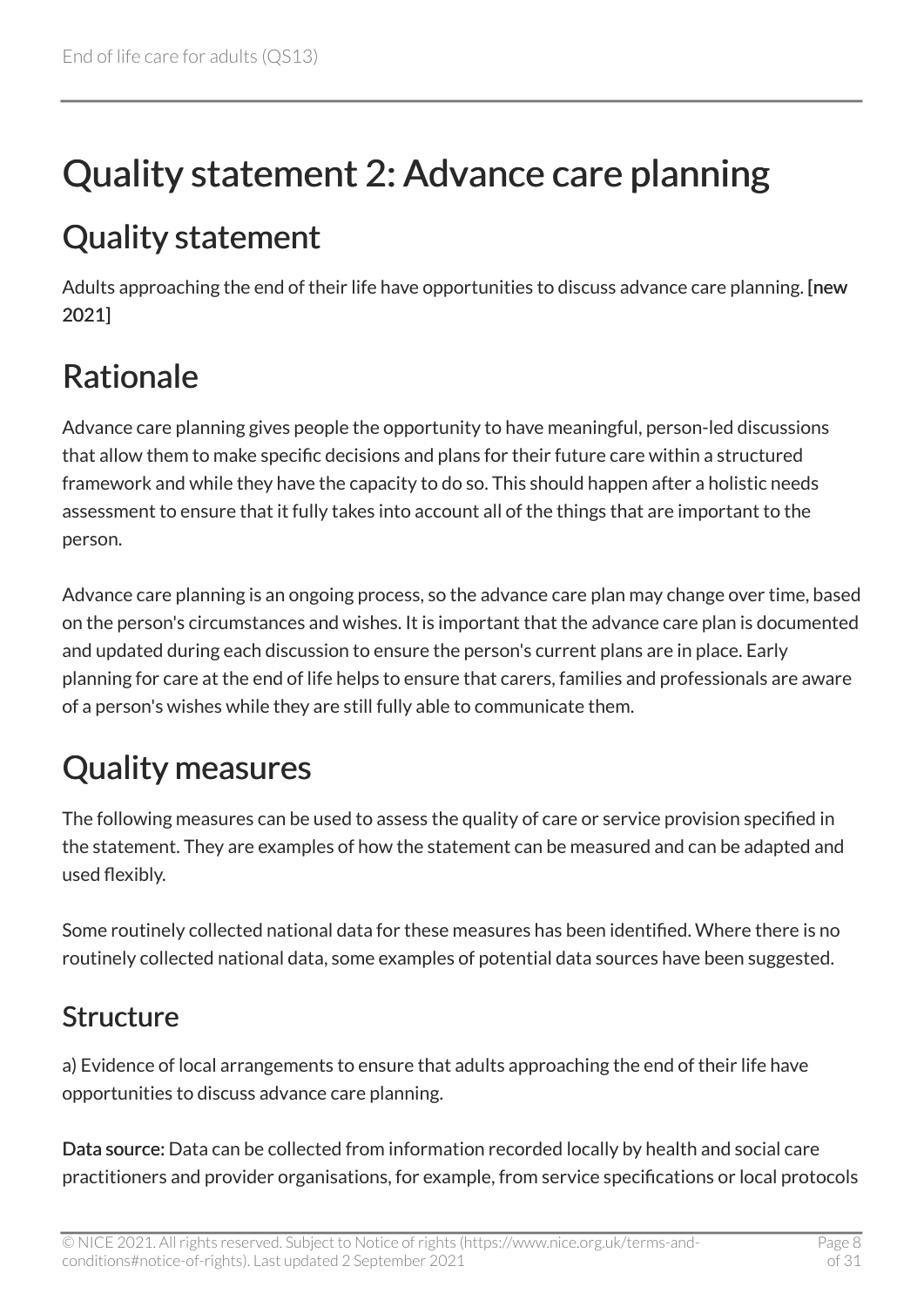on advance care planning.

b) Evidence of local arrangements to ensure that advance care planning for adults approaching the end of their life takes into account their holistic needs assessment.

Data source: Data can be collected from information recorded locally by healthcare professionals and provider organisations, for example, from local protocols on advance care planning.

#### Process

a) Proportion of adults approaching the end of their life who have documented discussions about advance care planning.

Numerator – the number in the denominator who have documented discussions about advance care planning.

Denominator – the number of adults approaching the end of their life.

Data source: Data can be collected from information recorded locally by healthcare professionals and provider organisations, for example, from patient records and palliative care registers. The [National Audit of Care at the End of Life](https://www.nhsbenchmarking.nhs.uk/nacel) measures the number of people with an advance care plan on arrival at their final admission to hospital.

b) Proportion of adults approaching the end of their life whose documented advance care plan takes into account their holistic needs assessment.

Numerator – the number in the denominator whose documented advance care plan takes into account their holistic needs assessment.

Denominator – the number of adults approaching the end of their life who have a documented advance care plan.

Data source: Data can be collected from information recorded locally by healthcare professionals and provider organisations, for example from local audit of patient records.

#### Outcome

Satisfaction of adults approaching the end of their life with the support they receive to plan their future care.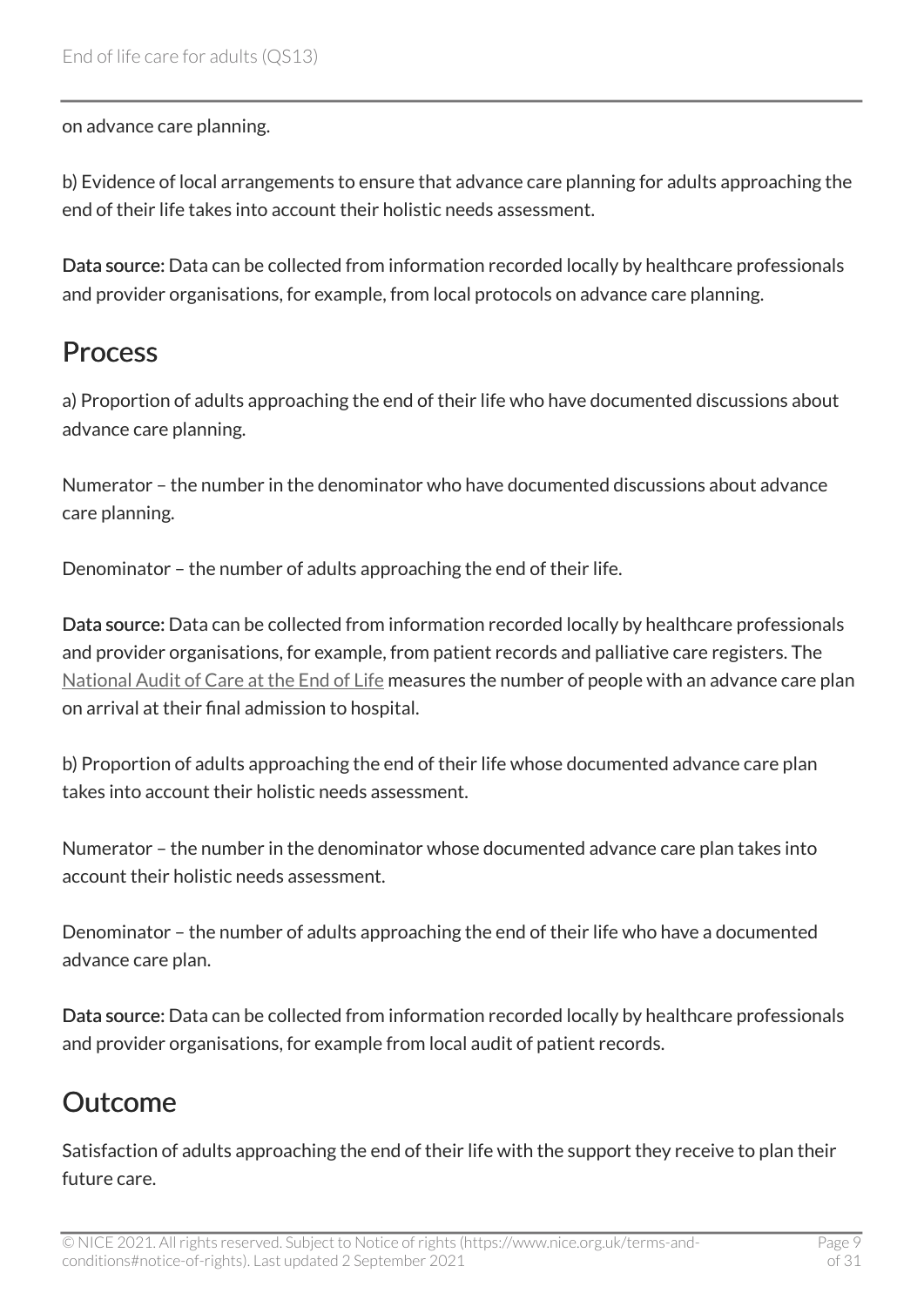Numerator – the number in the denominator who are satisfied with the support they receive to plan their future care.

Denominator – the number of adults approaching the end of their life.

Data source: Data can be collected from information recorded locally by healthcare professionals and provider organisations, for example, through face-to-face discussions with adults approaching the end of their life and their carers, from local patient and carer experience surveys, and from bereavement surveys.

### <span id="page-9-0"></span>What the quality statement means for different audiences

Service providers (such as care homes, hospices, community care, mental health care, social care, primary care, secondary care and tertiary care) ensure that systems are in place to give adults approaching the end of their life opportunities to have discussions about advance care planning. The staff carrying this out are trained to recognise when adults are approaching the end of their life and to have these person-led discussions.

Health and social care practitioners (such as care home staff, social workers, mental health clinicians, GPs, specialists and nurses) give adults approaching the end of their life opportunities to discuss advance care planning that takes into account their holistic needs assessment. They ensure that advance care planning is an ongoing process, and that advance care plans are reviewed as the person's condition, circumstances or wishes change. They ensure that if the person does not wish to have this discussion at all, this is recorded and their wishes respected.

Commissioners (such as clinical commissioning groups, local authorities and NHS England) ensure that that they commission services in which adults approaching the end of their life are offered advance care planning, taking into account the holistic needs assessment, on an ongoing basis as their condition, circumstances or wishes change. The services they commission ensure that their staff are trained to discuss and record advance care planning, including if the person does not wish to have the discussion at all.

Adults approaching the end of their life are given opportunities to talk to health or social care staff about the things that are important to them and use this to help plan for the care and treatment they want in the future. As their wishes may change over time, adults approaching the end of their life will be able to have these conversations on a number of occasions, if they want to, to ensure their plans reflect their current wishes. If they do not feel ready to have this discussion, the person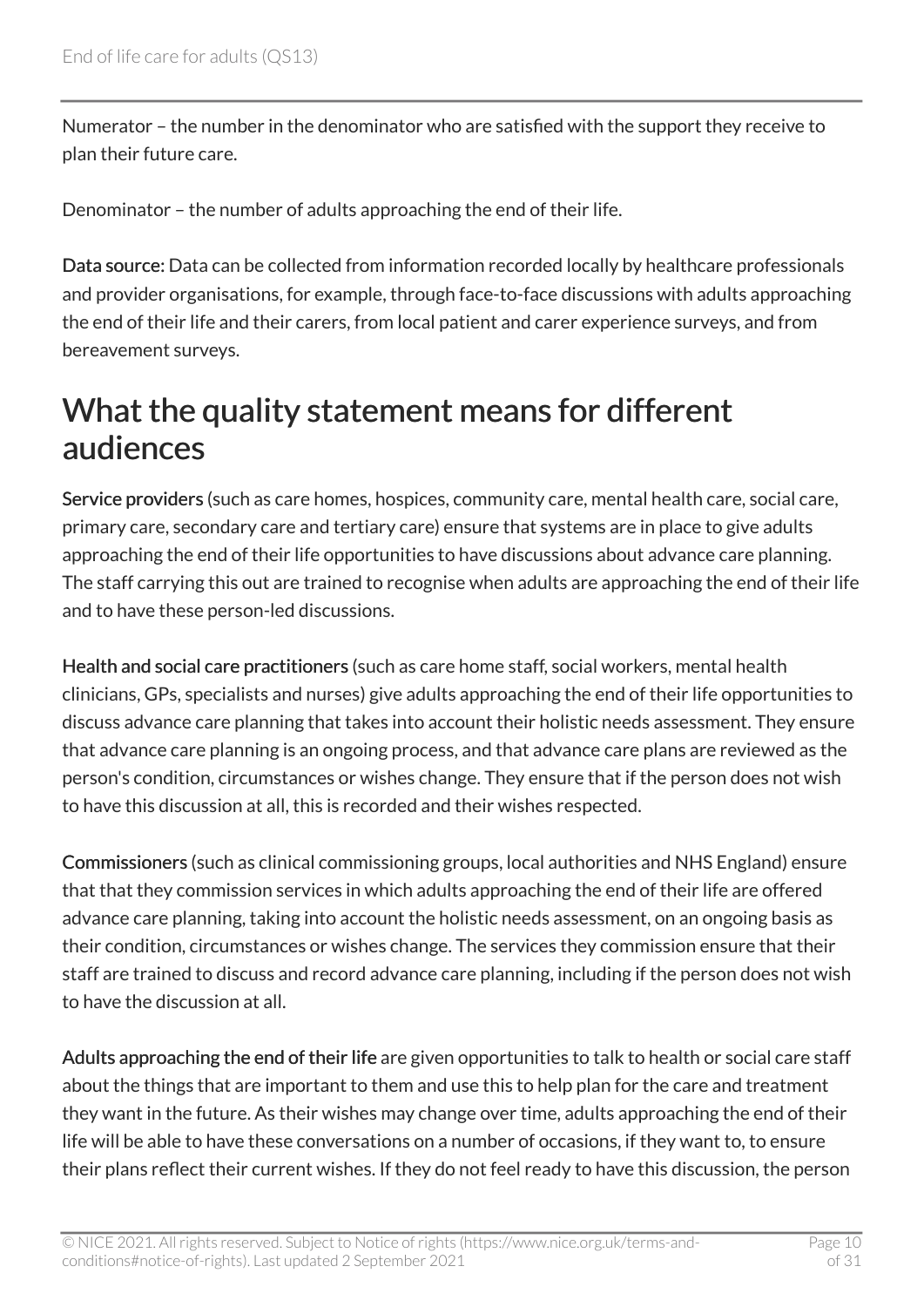can have this discussion at a later date. If they do not wish to have this discussion at all, this is recorded and their wishes respected.

### <span id="page-10-0"></span>Source guidance

[End of life care for adults: service delivery. NICE guideline NG142](https://www.nice.org.uk/guidance/ng142) (2019), recommendation 1.6.1

### <span id="page-10-1"></span>Definitions of terms used in this quality statement

#### Adults approaching the end of life

Adults in the final weeks and months of life, although for people with some conditions, this could be months or years.

This includes people with:

- advanced, progressive, incurable conditions
- general frailty and coexisting conditions that mean they are at increased risk of dying within the next 12 months
- existing conditions if they are at risk of dying from a sudden acute crisis in their condition
- life-threatening acute conditions caused by sudden catastrophic events.

[[NICE's guideline on end of life care for adults,](https://www.nice.org.uk/guidance/ng142) terms used in this guideline]

#### Advance care planning

Advance care planning is a voluntary process of discussion about future care between an individual and their care providers, irrespective of discipline.

An advance care planning discussion might include:

- the individual's concerns and wishes
- their important values or personal goals for care
- their understanding about their illness and prognosis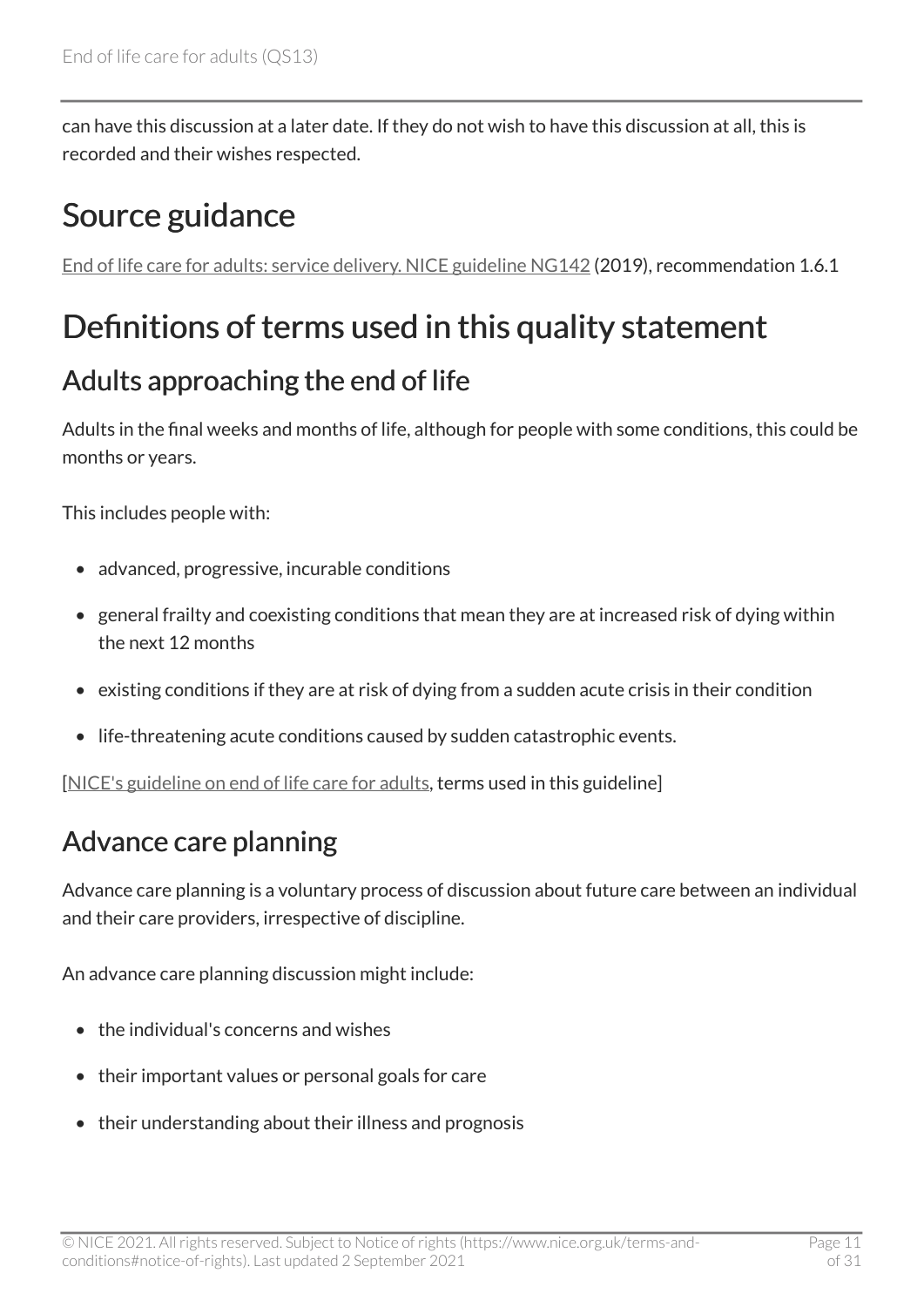• their preferences and wishes for types of care or treatment that may be beneficial in the future and the availability of these.

Advance care planning is one part of the process of personalised care and support planning.

[[NICE's guideline on end of life care for adults,](https://www.nice.org.uk/guidance/ng142) terms used in this guideline]

#### Holistic needs assessment

An assessment that considers all aspects of a person's wellbeing, their spiritual and health and social care needs. Undertaking a holistic needs assessment ensures that the person's goals and wishes, concerns and problems are identified so that support can be provided to address them. There are validated tools that can be used to support the assessment process.

[[NICE's guideline on end of life care for adults,](https://www.nice.org.uk/guidance/ng142) terms used in this guideline and expert opinion]

### <span id="page-11-0"></span>Equality and diversity considerations

A person's culture and religious beliefs may have a significant influence on whether they wish to discuss end of life and advance care planning. Practitioners need to approach these discussions in a sensitive way. If people do not want to speak about their future needs and care arrangements, this should be respected and clearly recorded.

Adults approaching the end of their life should be supported to discuss advance care planning in a meaningful way. They should be provided with information in a format that they can easily understand themselves, or with support, so they can communicate effectively with health and social care practitioners. The information should be in a format that suits their needs and preferences. It should be accessible to people who do not speak or read English, and it should be culturally and age appropriate, taking into account the person's level of health literacy. People should have access to an interpreter or advocate if needed.

For people with additional needs related to a disability, impairment or sensory loss, information should be provided as set out in [NHS England's Accessible Information Standard](https://www.england.nhs.uk/ourwork/accessibleinfo/) or the equivalent standards for the devolved nations.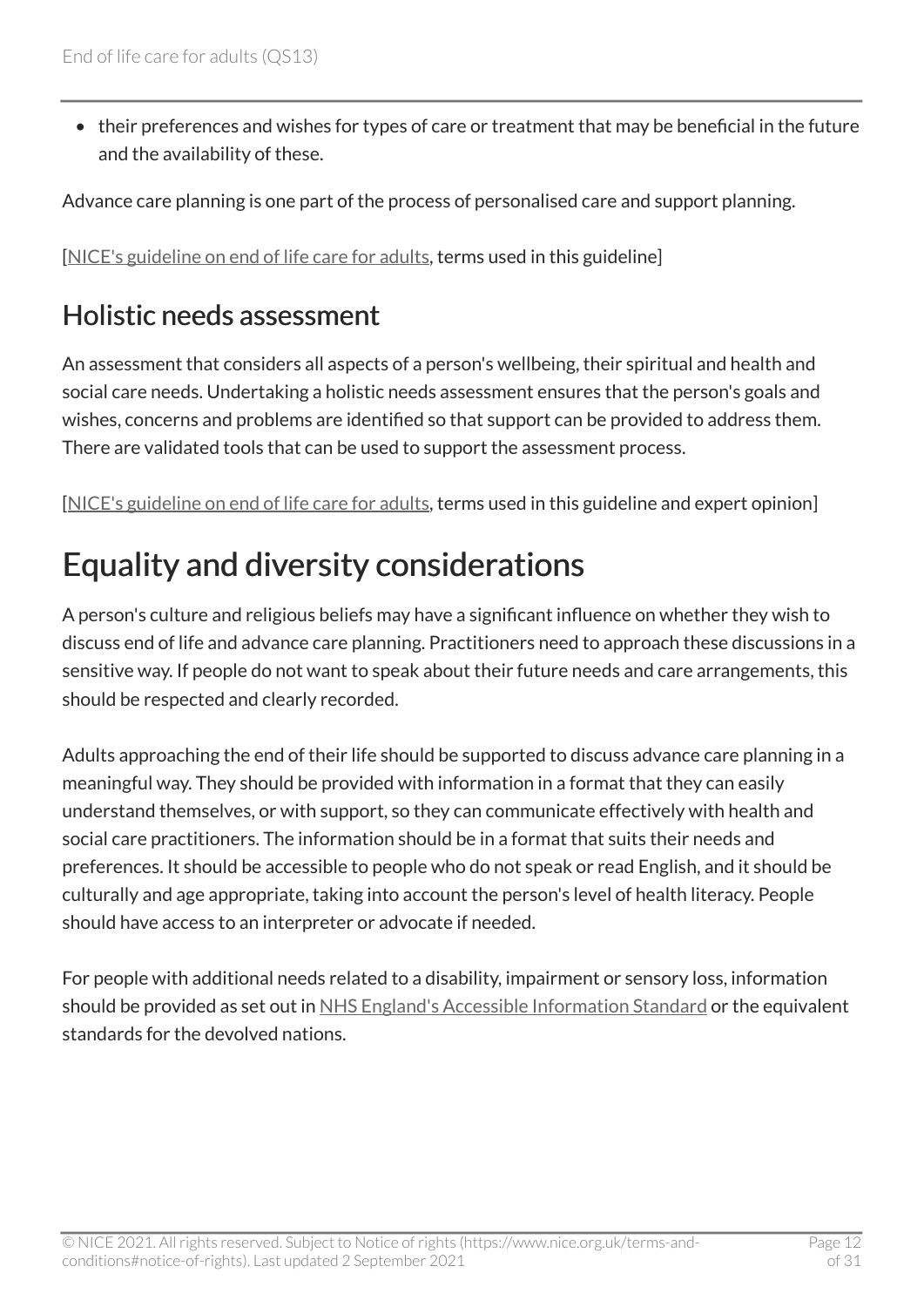# <span id="page-12-0"></span>Quality statement 3: Coordinated care

### <span id="page-12-1"></span>Quality statement

Adults approaching the end of their life receive care that is coordinated between health and social care practitioners within and across different services and organisations. [2011, updated 2021]

### <span id="page-12-2"></span>Rationale

Adults approaching the end of their life are likely to receive planned and emergency care from a range of services and in a number of settings. Coordination of these services is necessary to ensure that there is a shared understanding of the person's holistic needs and that the person receives end of life care that meets their specific needs and personal preferences. Coordination also leads to care being provided more quickly, as it is needed.

Information sharing across organisations will help to ensure that adults approaching the end of their life do not have to repeatedly provide information that can be shared between services. Coordination will help to ensure that people are not over-burdened with appointments and home visits. Appointments can be reviewed and optimised if possible, for example, coordinating appointments to avoid multiple visits.

### <span id="page-12-3"></span>Quality measures

The following measures can be used to assess the quality of care or service provision specified in the statement. They are examples of how the statement can be measured and can be adapted and used flexibly.

Some routinely collected national data for these measures has been identified. Where there is no routinely collected national data, some examples of potential data sources have been suggested.

#### Structure

a) Evidence of local processes to coordinate end of life care.

Data source: Data can be collected from information recorded locally by healthcare professionals and provider organisations, for example from service specifications and joint working agreements between health and social care. This could include processes to ensure appointments with different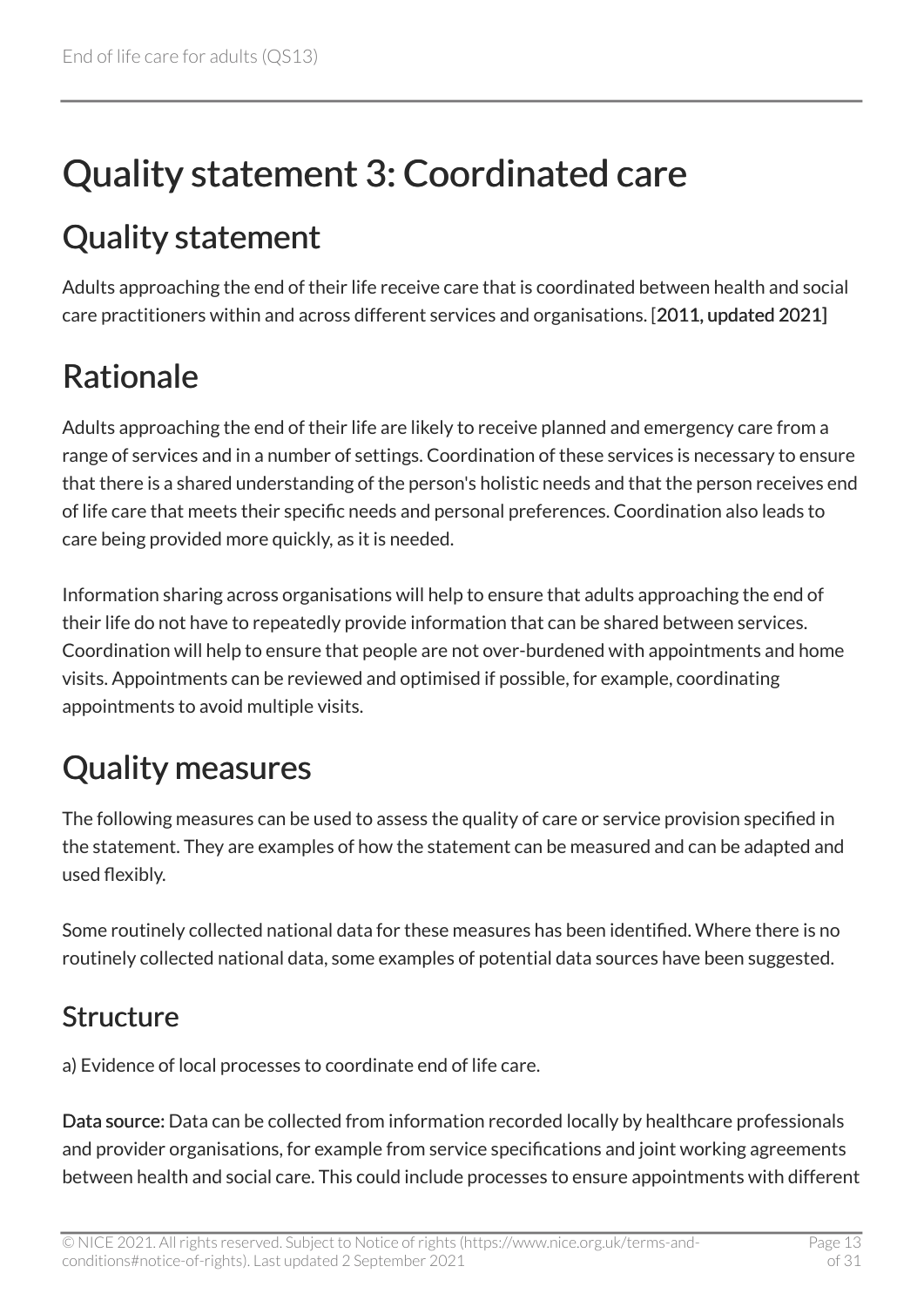specialities are on the same day to avoid the person making repeated visits.

b) Evidence of local arrangements for relevant information about adults approaching the end of their life to be shared with the members of the multipractitioner team involved in their care.

Data source: Data can be collected from information recorded locally by healthcare professionals and provider organisations, for example, from local information-sharing protocols and electronic information-sharing systems.

#### Process

a) Proportion of adults approaching the end of their life whose advance care plan is shared with the practitioners involved in their care.

Numerator – the number in the denominator whose advance care plan is shared with the practitioners involved in their care.

Denominator – the number of adults approaching the end of their life who have an advance care plan.

Data source: Data can be collected from information recorded locally by healthcare professionals and provider organisations, for example, from local audit of patient records.

b) Proportion of adults approaching the end of their life whose care is coordinated through the multipractitioner team.

Numerator – the number in the denominator whose care is coordinated through the multipractitioner team.

Denominator – the number of adults approaching the end of their life.

Data source: Data can be collected from information recorded locally by healthcare professionals and provider organisations, for example, from local audit of patient records and of multipractitioner team and multidisciplinary team meetings.

#### Outcome

a) Proportion of adults approaching the end of their life who are cared for in their preferred place.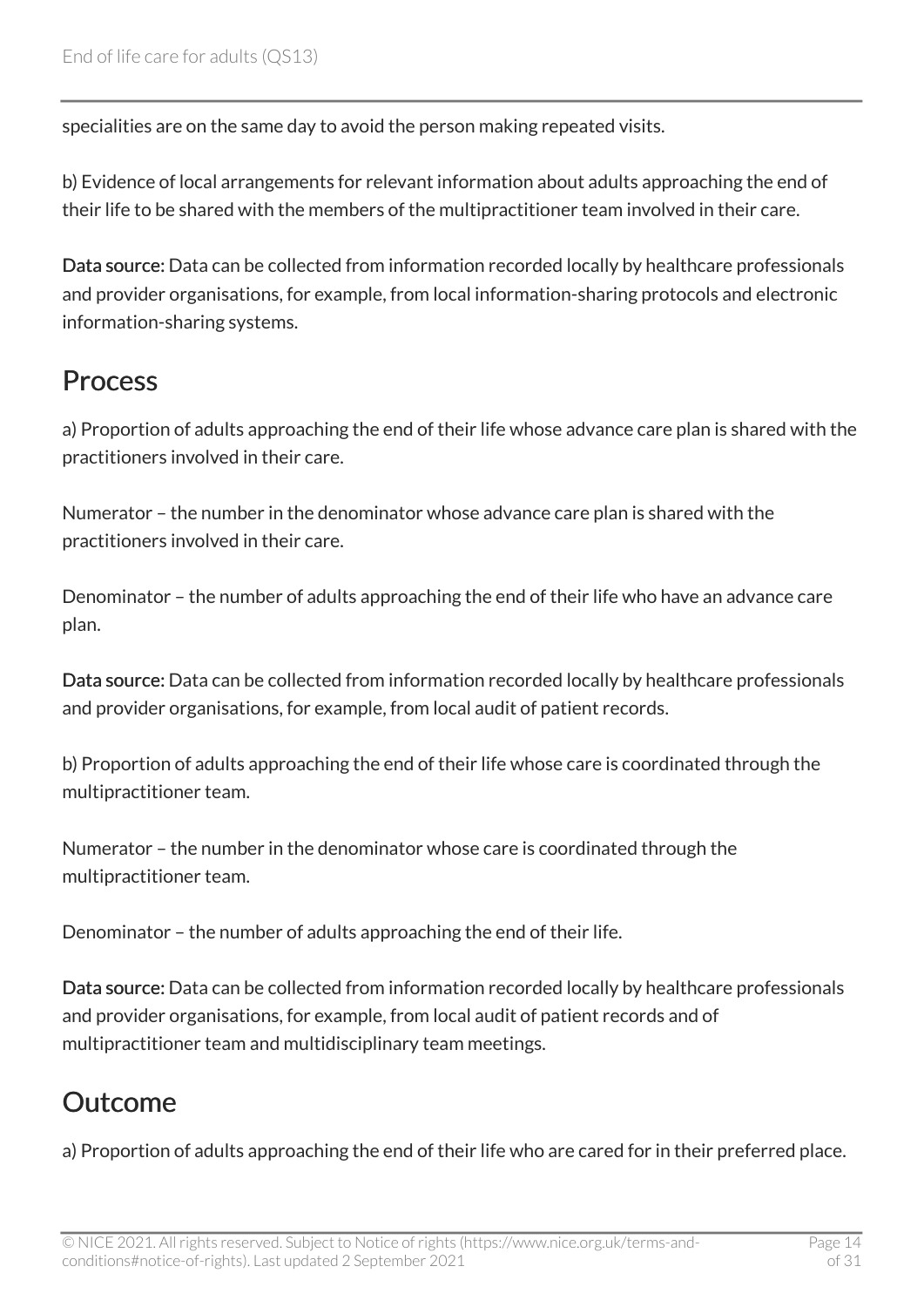Numerator: the number in the denominator who are cared for in their preferred place.

Denominator: the number of adults approaching the end of their life.

Data source: Data can be collected from information recorded locally by healthcare professionals and provider organisations, for example, through face-to-face discussions with adults approaching the end of their life and their carers, local patient and carer experience surveys and bereavement surveys.

b) Proportion of adults who were identified as approaching the end of their life who had an unplanned admission to hospital.

Numerator: the number in the denominator who had an unplanned admission to hospital.

Denominator: the number of adults identified as approaching the end of their life.

Data source: Data can be collected from information recorded locally by healthcare professionals and provider organisations, for example, through local audit of hospital admissions data and patient records, local patient and carer experience surveys and bereavement surveys.

c) Proportion of adults who were identified as approaching the end of their life who died in their preferred place.

Numerator: the number in the denominator who died in their preferred place.

Denominator: the number of adults identified as approaching the end of their life who have died.

Data source: Data can be collected from information recorded locally by healthcare professionals and provider organisations, for example, from local audit of patient records, local carer experience surveys and bereavement surveys. The [National Audit of Care at the End of Life](https://www.nhsbenchmarking.nhs.uk/nacel) measures the number of people who have a documented preferred place of death on their final admission.

#### <span id="page-14-0"></span>What the quality statement means for different audiences

Service providers (such as care homes, hospices, ambulance services, mental health care, social care, community care, primary care, secondary care and tertiary care) ensure that electronic information-sharing systems are in place so that all practitioners providing care can access up-to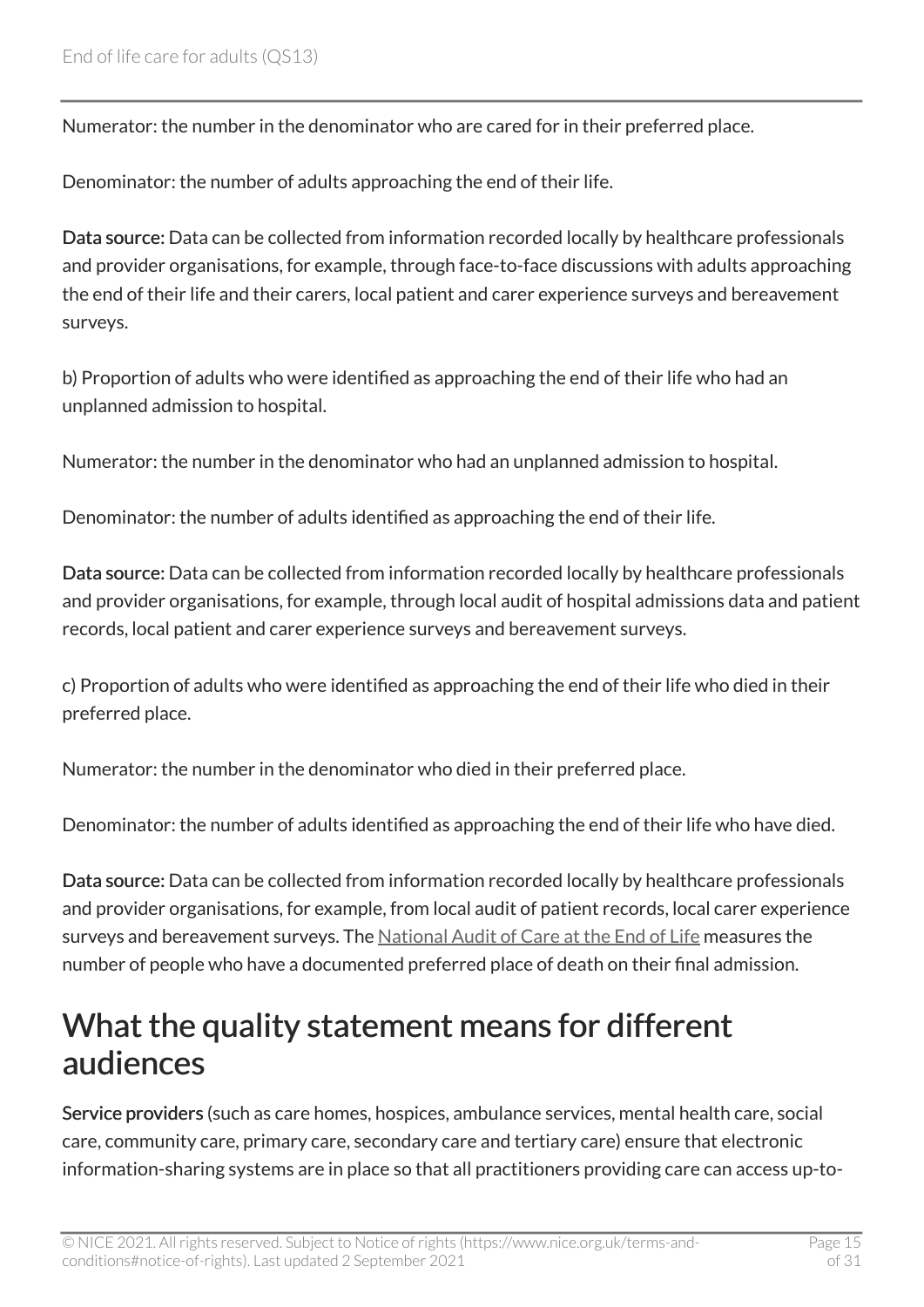date records and advance care plans. They also ensure that systems are in place so that the multipractitioner team can coordinate care, including coordinating appointments, for people who are approaching the end of their life.

Health and social care practitioners (such as care home staff, social workers, mental health clinicians, occupational therapists, pharmacists, paramedics, GPs, specialists and nurses) work with other members of the multipractitioner team to coordinate the care of adults who are approaching the end of their life. They ensure that all relevant information is added to the person's record and advance care plan so that it can be accessed by other practitioners involved in the person's care when needed.

Commissioners (such as clinical commissioning groups, local authorities and NHS England) ensure that the services they commission have electronic information-sharing systems in place to allow all practitioners providing care to access the records of adults approaching the end of their life. This can be done, for example, by enabling existing IT systems or by introducing a specific system such as the electronic palliative care coordination system (EPaCCS). They also ensure that the services provide multipractitioner team care and care coordination for adults approaching the end of their life.

Adults approaching the end of their life are cared for by a team of health and social care practitioners who work together to coordinate their care and make sure that important information is passed on. This means that the person does not need to keep providing the same information to different people caring for them or attend several appointments on different days that could take place in one visit.

### <span id="page-15-0"></span>Source guidance

[End of life care for adults: service delivery. NICE guideline NG142](https://www.nice.org.uk/guidance/ng142) (2019), recommendation 1.8.1

### <span id="page-15-1"></span>Definitions of terms used in this quality statement

#### Adults approaching the end of life

Adults in the final weeks and months of life, although for people with some conditions, this could be months or years.

This includes people with: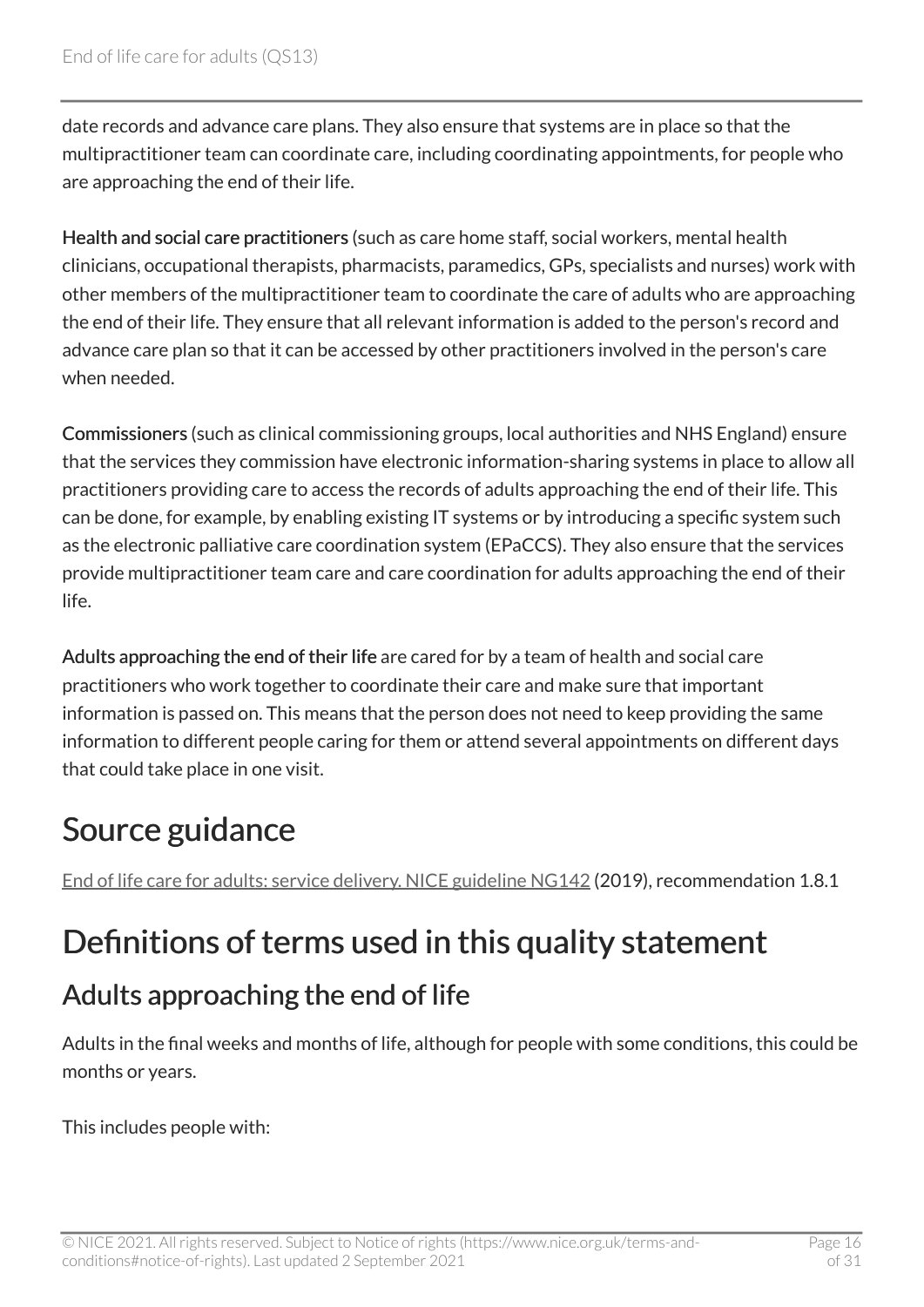- advanced, progressive, incurable conditions
- general frailty and coexisting conditions that mean they are at increased risk of dying within the next 12 months
- existing conditions if they are at risk of dying from a sudden acute crisis in their condition
- life-threatening acute conditions caused by sudden catastrophic events.

[[NICE's guideline on end of life care for adults,](https://www.nice.org.uk/guidance/ng142) terms used in this guideline]

#### Carer

A carer is someone who helps another person, usually a relative, partner or friend, in their day-today life. This term does not refer to someone who provides care professionally or through a voluntary organisation. A young carer is aged under 18. [\[NICE's guideline on end of life care for](https://www.nice.org.uk/guidance/ng142) [adults](https://www.nice.org.uk/guidance/ng142)]

#### Multipractitioner team

A multipractitioner team is a group of practitioners from different clinical professions, disciplines, organisations and agencies who together make decisions on the recommended treatment for individual patients.

[[NICE's guideline on end of life care for adults,](https://www.nice.org.uk/guidance/ng142) terms used in this guideline]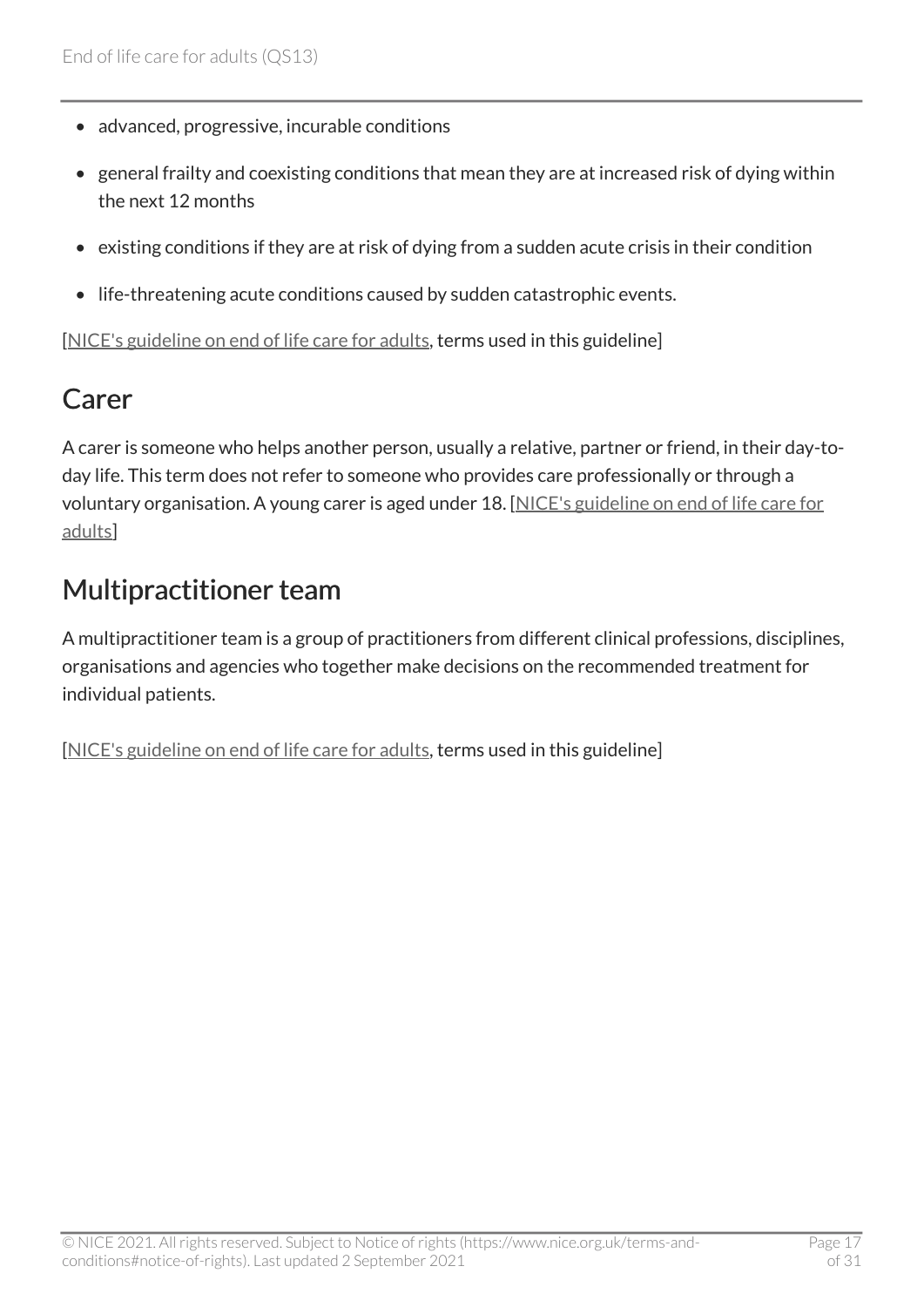# <span id="page-17-0"></span>Quality statement 4: Out-of-hours care

### <span id="page-17-1"></span>Quality statement

Adults approaching the end of their life and their carers have access to support 24 hours a day, 7 days a week. [2011, updated 2021]

### <span id="page-17-2"></span>Rationale

Adults approaching the end of their life may need support from healthcare services at any time. Being able to access support, including specialist palliative care, as soon as the need arises can help to prevent unnecessary distress to the person approaching the end of their life and their carers by preventing unnecessary visits to accident and emergency departments and hospital admissions. It is also beneficial and supportive for carers to know that they can obtain advice at any time of day or night, and this can help to reduce their concerns and anxieties.

### <span id="page-17-3"></span>Quality measures

The following measures can be used to assess the quality of care or service provision specified in the statement. They are examples of how the statement can be measured and can be adapted and used flexibly.

Some routinely collected national data for these measures has been identified. Where there is no routinely collected national data, some examples of potential data sources have been suggested.

#### Structure

a) Evidence of local arrangements to ensure that adults approaching the end of their life have access to support 24 hours a day, 7 days a week.

Data source: Data can be collected from information recorded locally by healthcare professionals and provider organisations, for example, from local service specifications for end of life care and staff rotas.

#### Process

a) Proportion of adults approaching the end of their life who have access to a healthcare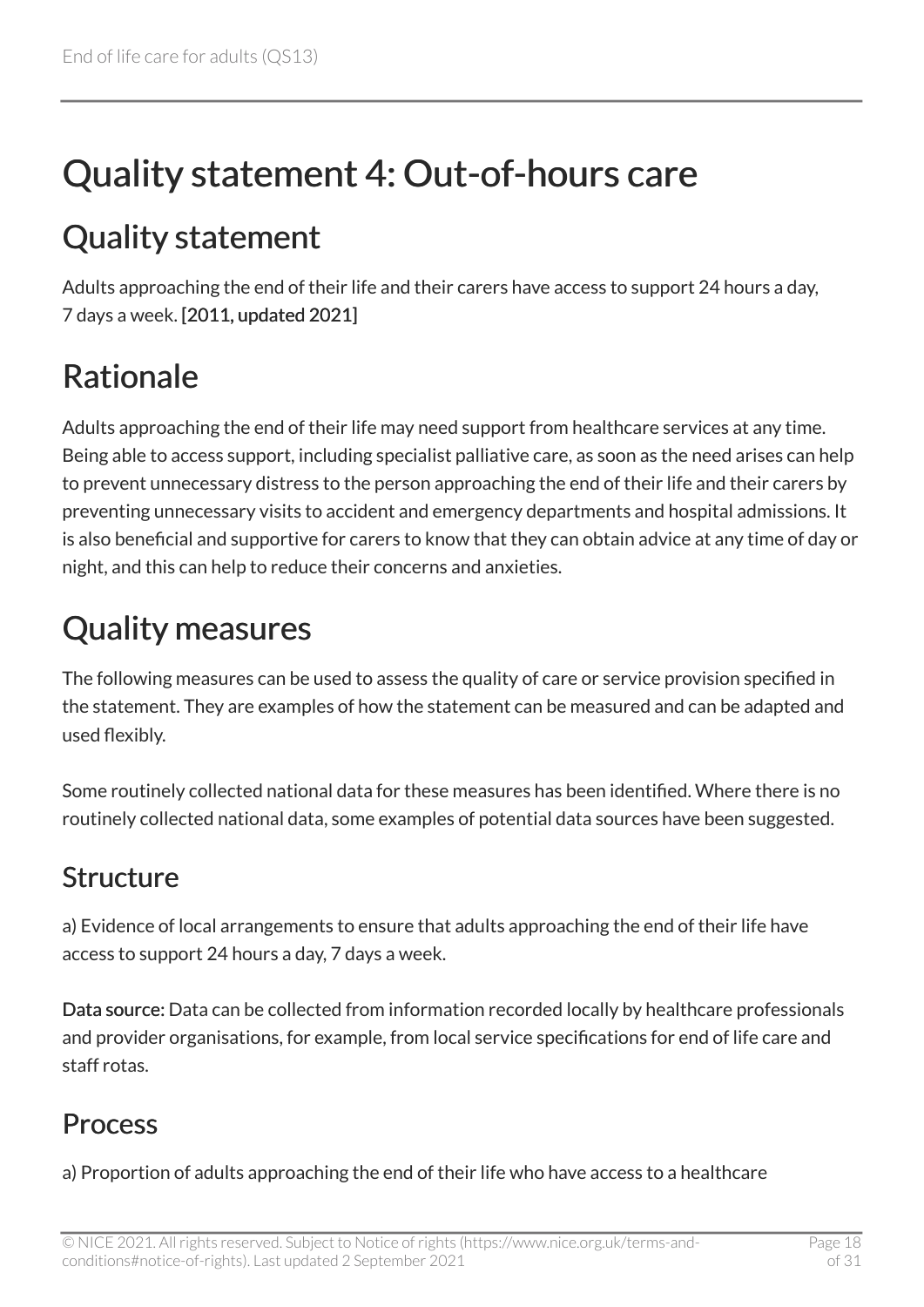professional 24 hours a day, 7 days a week.

Numerator – the number in the denominator who have access to a healthcare professional 24 hours a day, 7 days a week.

Denominator – the number of adults approaching the end of their life.

Data source: Data can be collected from information recorded locally by healthcare professionals and provider organisations, for example, from local audits of patient records, local patient and carer experience surveys and bereavement surveys.

b) Proportion of adults approaching the end of their life who have access to an out-of-hours end of life care advice line.

Numerator – the number in the denominator who have access to an out-of-hours end of life care advice line.

Denominator – the number of adults approaching the end of their life.

Data source: Data can be collected from information recorded locally by healthcare professionals and provider organisations, for example, from local audits of patient records, local patient and carer experience surveys and bereavement surveys.

c) Proportion of adults approaching the end of their life who have access to an out-of-hours pharmacy service that has access to medicines for symptom management in adults approaching the end of their life.

Numerator – the number in the denominator who have access to an out-of-hours pharmacy service that has access to medicines for symptom management in adults approaching the end of their life.

Denominator – the number of adults approaching the end of their life.

Data source: Data can be collected from information recorded locally by healthcare professionals and provider organisations, for example, from local audits of patient records, local patient and carer experience surveys and bereavement surveys.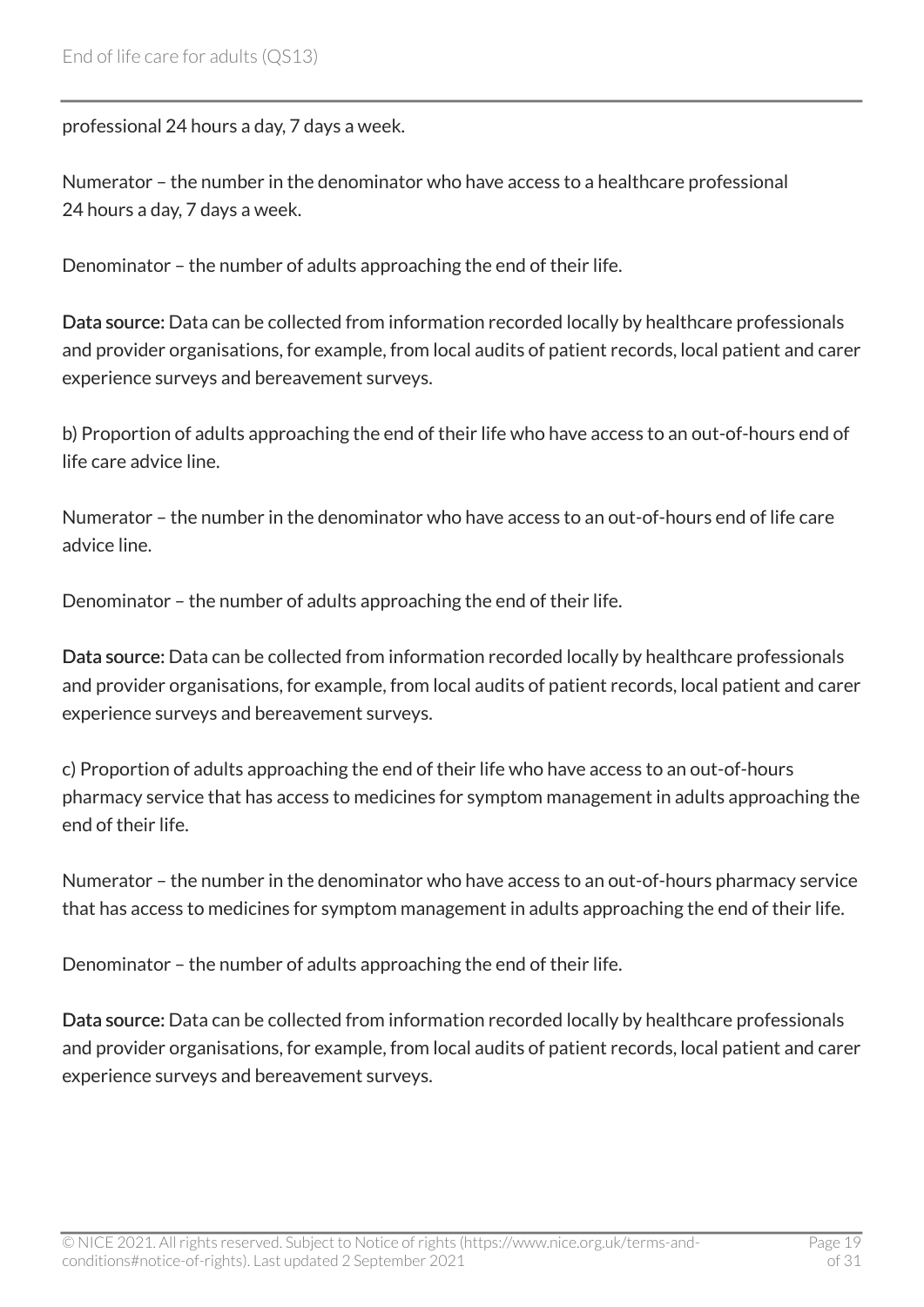#### **Outcome**

a) Emergency hospital admissions in the 3 months before death.

Data source: Data can be collected from information recorded locally by healthcare professionals and provider organisations, for example, from local audits of patient records and [Public Health](https://www.gov.uk/government/collections/palliative-and-end-of-life-care) [England's Palliative and end of life care data](https://www.gov.uk/government/collections/palliative-and-end-of-life-care).

b) Satisfaction of the person approaching the end of their life, and their carers if appropriate, with the support available.

Data source: Data can be collected from information recorded locally by healthcare professionals and provider organisations, for example, from local patient and carer experience surveys, bereavement surveys and [NHS Digital's Personal social services survey of adult carers](https://digital.nhs.uk/data-and-information/publications/statistical/personal-social-services-survey-of-adult-carers).

#### <span id="page-19-0"></span>What the quality statement means for different audiences

Service providers (such as hospices, community care, primary care, secondary care and tertiary care) ensure that services are in place to support adults approaching the end of their life and their carers 24 hours a day, 7 days a week. This includes ensuring that a healthcare professional who can access the person's records and advance care plan is available, and that they have access to equipment out of hours, for example, specialist beds and oxygen. It also includes providing an advice line and an out-of-hours pharmacy service with access to end of life care medications.

Health and social care practitioners (such as social workers, mental health clinicians, pharmacists, GPs, specialists and nurses) ensure that adults approaching the end of their life and their carers know about the services that are available to them 24 hours a day, 7 days a week and know how to contact them. They ensure that adults approaching the end of their life and their carers understand how these services can support them. Practitioners can also access the support services to assist adults approaching the end of their life and their carers.

Commissioners (such as clinical commissioning groups and NHS England) ensure that they commission services that are available 24 hours a day, 7 days a week for adults approaching the end of their life and their carers, including an advice line and access to healthcare professionals and pharmacy services.

Adults approaching the end of their life and their carers can access support when they need it. They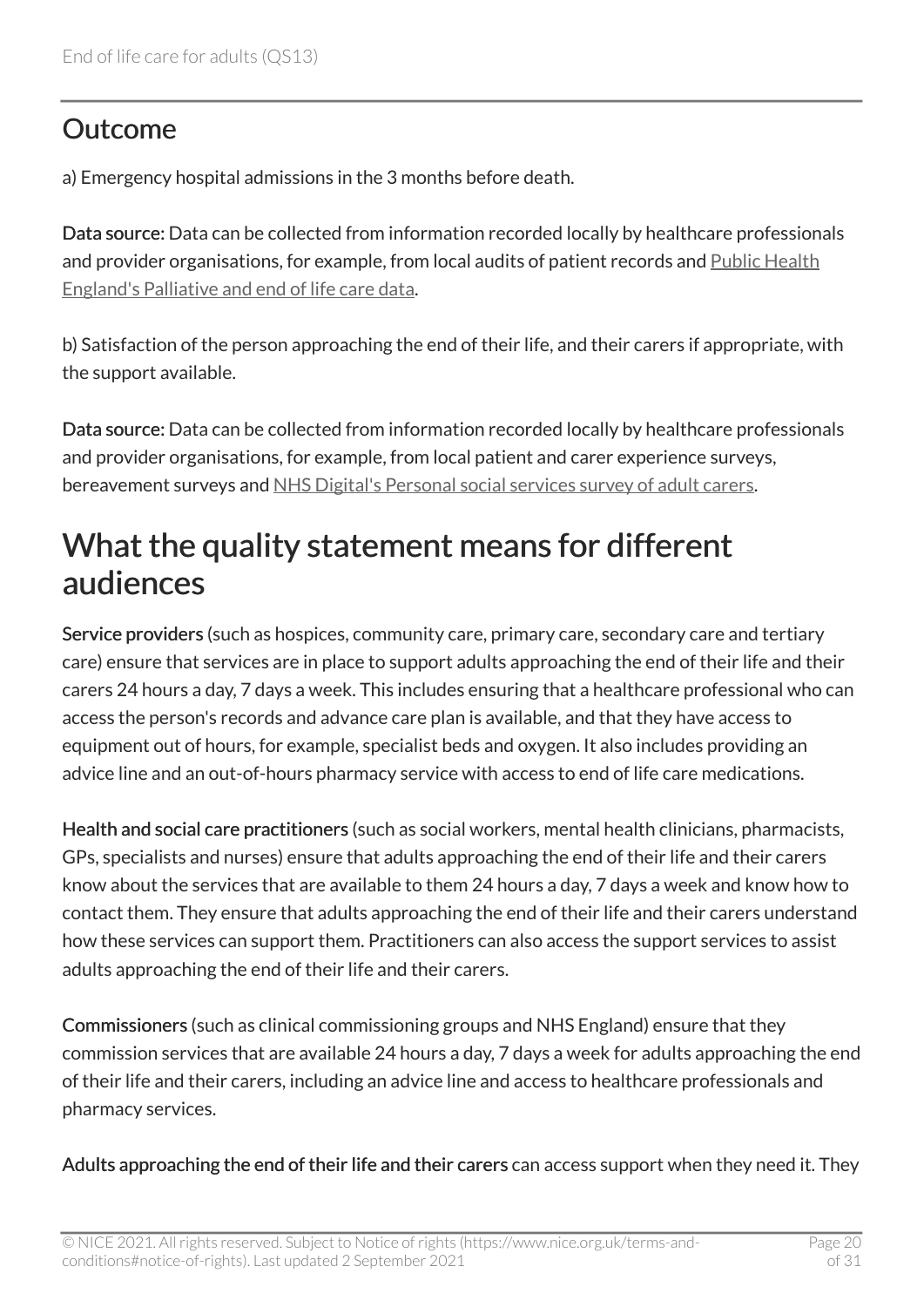have access to an advice line, healthcare professionals and a pharmacy service that has medicines to manage their symptoms at any time of the day or night.

### <span id="page-20-0"></span>Source guidance

[End of life care for adults: service delivery NICE guideline NG142](https://www.nice.org.uk/guidance/ng142) (2019), recommendation 1.12.1

### <span id="page-20-1"></span>Definitions of terms used in this quality statement

#### Adults approaching the end of life

Adults in the final weeks and months of life, although for people with some conditions, this could be months or years.

This includes people with:

- advanced, progressive, incurable conditions
- general frailty and coexisting conditions that mean they are at increased risk of dying within the next 12 months
- existing conditions if they are at risk of dying from a sudden acute crisis in their condition
- life-threatening acute conditions caused by sudden catastrophic events.

[[NICE's guideline on end of life care for adults,](https://www.nice.org.uk/guidance/ng142) terms used in this guideline]

#### Access to out-of-hours support

This includes:

- a healthcare professional available 24 hours a day, 7 days a week, who can access the person's records and advance care plan, and make informed decisions about changes to care
- an out-of-hours end of life care advice line
- an out-of-hours pharmacy service that has access to medicines for symptom management in adults approaching the end of their life.

[Adapted from [NICE's guideline on end of life care for adults,](https://www.nice.org.uk/guidance/ng142) recommendation 1.12.1]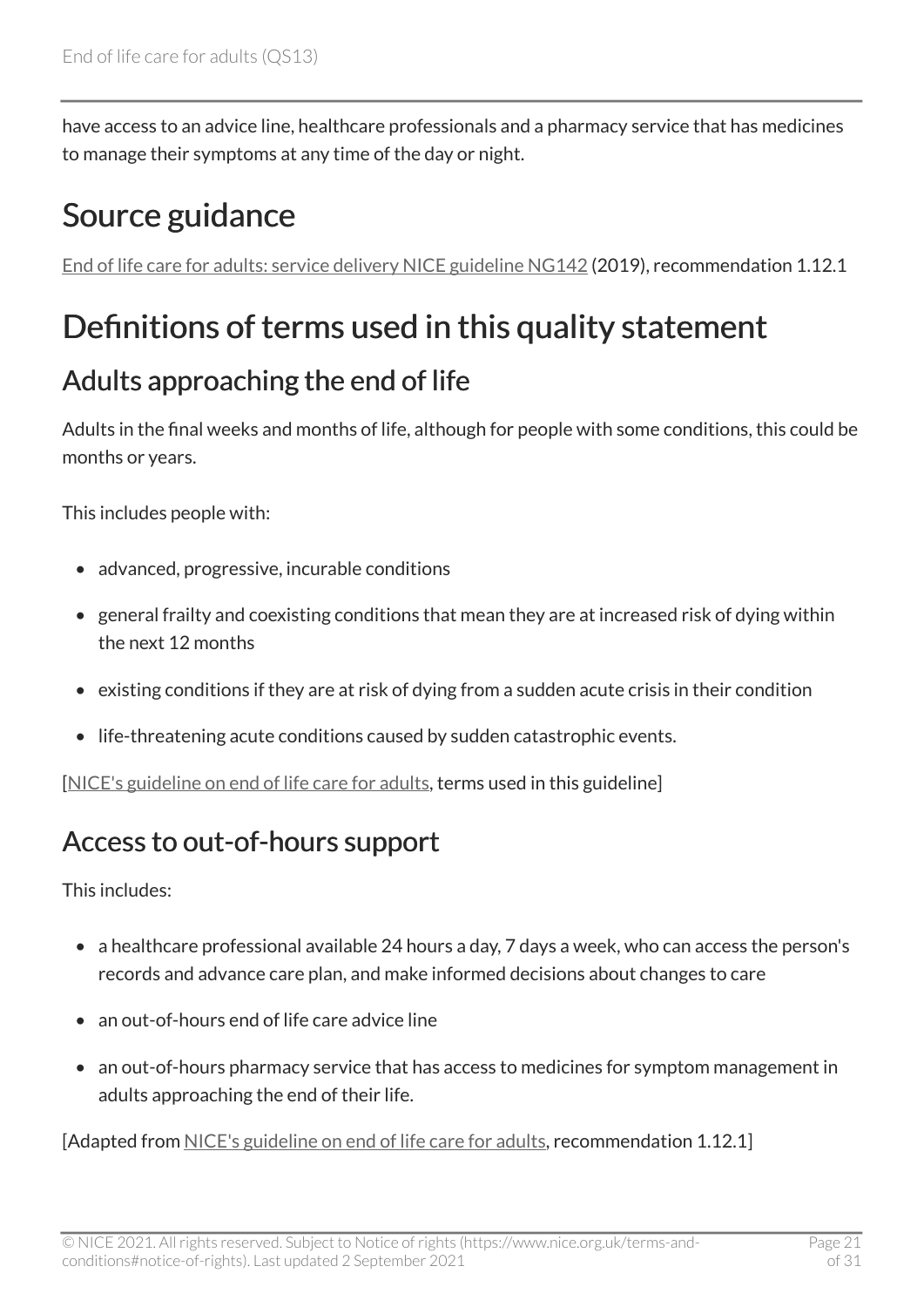### <span id="page-21-0"></span>Equality and diversity considerations

Adults approaching the end of their life and their carers should be provided with information about the services available to them in a format that they can easily understand themselves, or with support, so they can communicate effectively with health and social care practitioners. The information should be in a format that suits their needs and preferences. The information and the services should be accessible to people who do not speak or read English, and it should be culturally appropriate and age appropriate, taking into account the person's level of health literacy. People should have access to an interpreter or advocate if needed.

For people with additional needs related to a disability, impairment or sensory loss, information should be provided as set out in [NHS England's Accessible Information Standard](https://www.england.nhs.uk/ourwork/accessibleinfo/) or the equivalent standards for the devolved nations.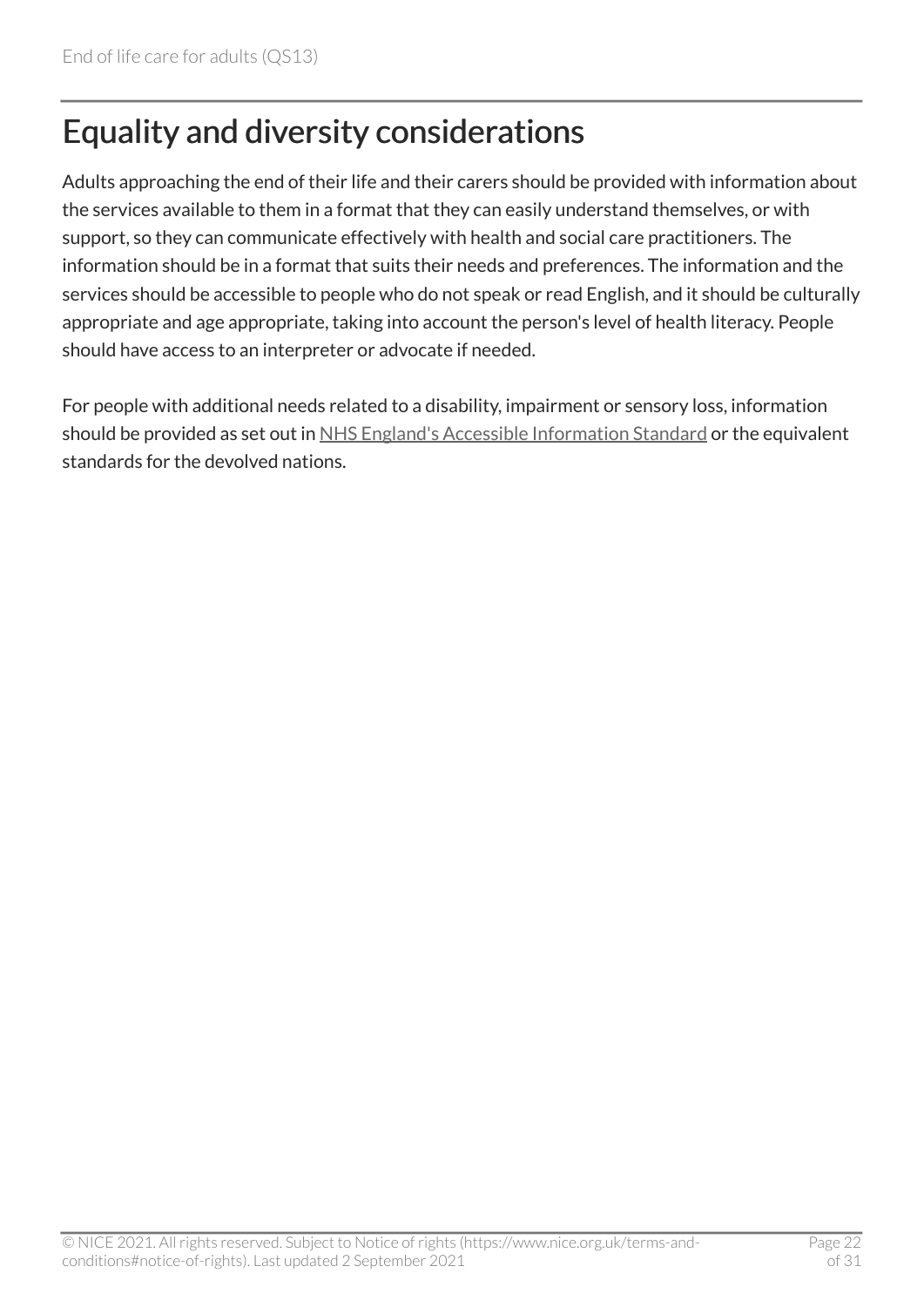# <span id="page-22-0"></span>Quality statement 5: Support for carers

### <span id="page-22-1"></span>Quality statement

Carers providing end of life care to people at home are supported to access local services that can provide assistance. [new 2021]

### <span id="page-22-2"></span>Rationale

Practical and emotional support for carers is crucial to help them continue caring for the person approaching the end of their life at home. It is important for their own wellbeing, helping to reduce their levels of stress and illness. It can also help to prepare carers for the death of the person they are caring for and help to ensure they receive bereavement support.

### <span id="page-22-3"></span>Quality measures

The following measures can be used to assess the quality of care or service provision specified in the statement. They are examples of how the statement can be measured and can be adapted and used flexibly.

Some routinely collected national data for these measures has been identified. Where there is no routinely collected national data, some examples of potential data sources have been suggested.

#### Structure

a) Evidence that local services are in place to support carers providing end of life care to people at home.

Data source: Data can be collected from information recorded locally by healthcare professionals and provider organisations, for example, from commissioning agreements and local contracts.

b) Evidence that carers can access support services.

Data source: Data can be collected from information recorded locally by healthcare professionals and provider organisations, for example, from service level agreements and pathways of carer support.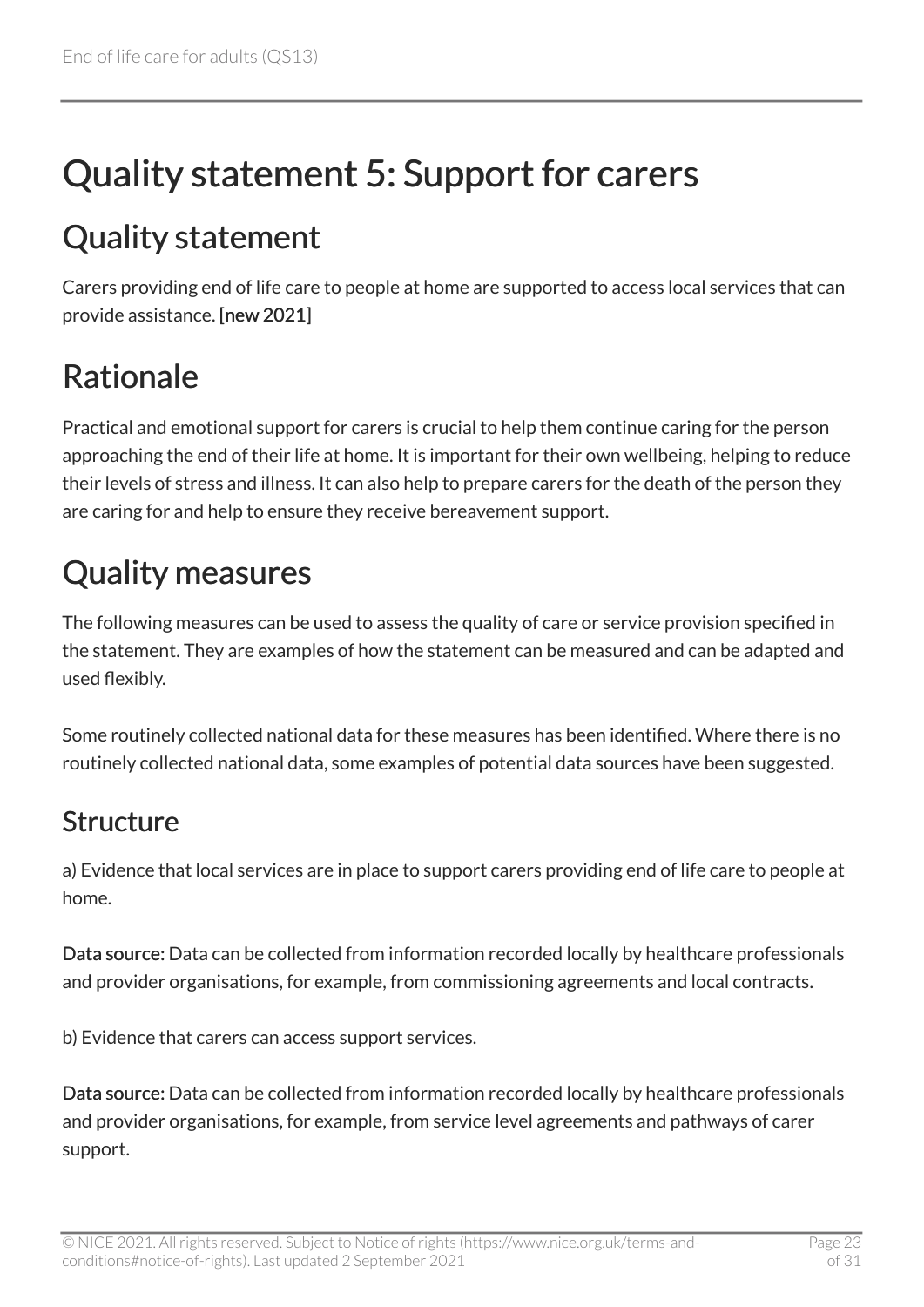#### **Process**

Proportion of carers providing end of life care to people at home who are supported to access local services that can provide assistance.

Numerator – the number in the denominator who are supported to access local services that can provide assistance.

Denominator – the number of carers providing end of life care to people at home.

Data source: Data can be collected from information recorded locally by healthcare professionals and provider organisations, for example, from local carer experience surveys and audits of referrals to social prescribing and community support.

#### Outcome

a) Proportion of carers providing end of life care to people at home who are satisfied with the support they receive.

Numerator: the number in the denominator who are satisfied with the support they receive.

Denominator: the number of carers providing end of life care to people at home.

Data source: Data can be collected from information recorded locally by healthcare professionals and provider organisations, for example, from local carer experience surveys. The [NHS Digital's](https://digital.nhs.uk/data-and-information/publications/statistical/personal-social-services-survey-of-adult-carers) [Personal social services survey of adult carers](https://digital.nhs.uk/data-and-information/publications/statistical/personal-social-services-survey-of-adult-carers) collects data on the satisfaction of all carers with the support they receive.

b) Carers' quality of life.

Data source: Data can be collected from information recorded locally by healthcare professionals and provider organisations, for example, from NHS Digital's Personal social services survey of adult [carers](https://digital.nhs.uk/data-and-information/publications/statistical/personal-social-services-survey-of-adult-carers) and local carer experience surveys. A carer-reported quality-of-life score based on this survey data is included in NHS Digital's Measures from the Adult Social Care Outcomes [Framework](https://digital.nhs.uk/data-and-information/publications/statistical/adult-social-care-outcomes-framework-ascof).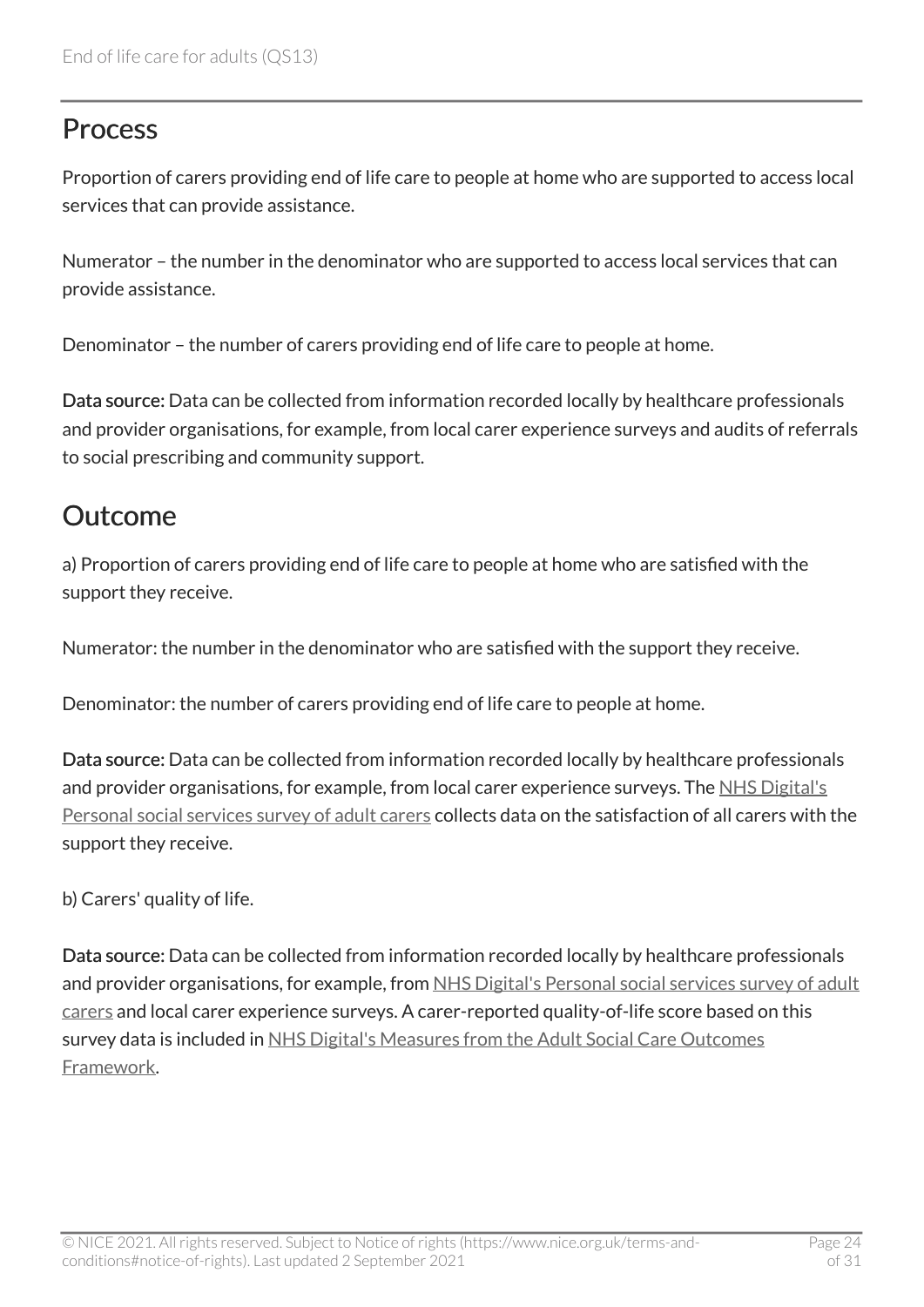### <span id="page-24-0"></span>What the quality statement means for different audiences

Service providers (community care, mental health care, primary care, secondary care and tertiary care services, hospices, social care and voluntary services) ensure that systems and services are in place to provide practical and emotional support for the carers of adults approaching the end of their life. This includes providing end of life care at home, help to use equipment and adaptations, emotional support, respite care and any additional help they may need at home. They can also offer support when the person being cared for is in hospital.

Health, social care and voluntary sector practitioners (such as social workers, mental health clinicians, pharmacists, occupational therapists, GPs, specialists, nurses and voluntary services workers) are aware of local services that can support carers of adults approaching the end of their life and refer or help carers access services that they may need. Practitioners within these services provide carers with emotional and practical support to care for the adult approaching the end of their life, for example, providing end of life care at home and help to use equipment and adaptations. They can also offer support when the person being cared for is in hospital.

Commissioners (such as clinical commissioning groups, local authorities and NHS England) ensure that they commission services that provide emotional and practical support to carers of adults approaching the end of their life being cared for at home.

Carers supporting people at home at the end of their life can access practical and emotional support locally. This can include support from hospices, palliative home care, respite care and practical support to use equipment or adapt the home to help with the person's care. They may also be able to access support when the person being cared for is in hospital.

### <span id="page-24-1"></span>Source guidance

[Supporting adult carers. NICE guideline NG150](https://www.nice.org.uk/guidance/ng150) (2020), recommendation 1.9.12

### <span id="page-24-2"></span>Definitions of terms used in this quality statement

#### Carer

A carer is someone who helps another person, usually a relative, partner or friend, in their day-today life. This term does not refer to someone who provides care professionally or through a voluntary organisation. A young carer is aged under 18. [\[NICE's guideline on end of life care for](https://www.nice.org.uk/guidance/ng142)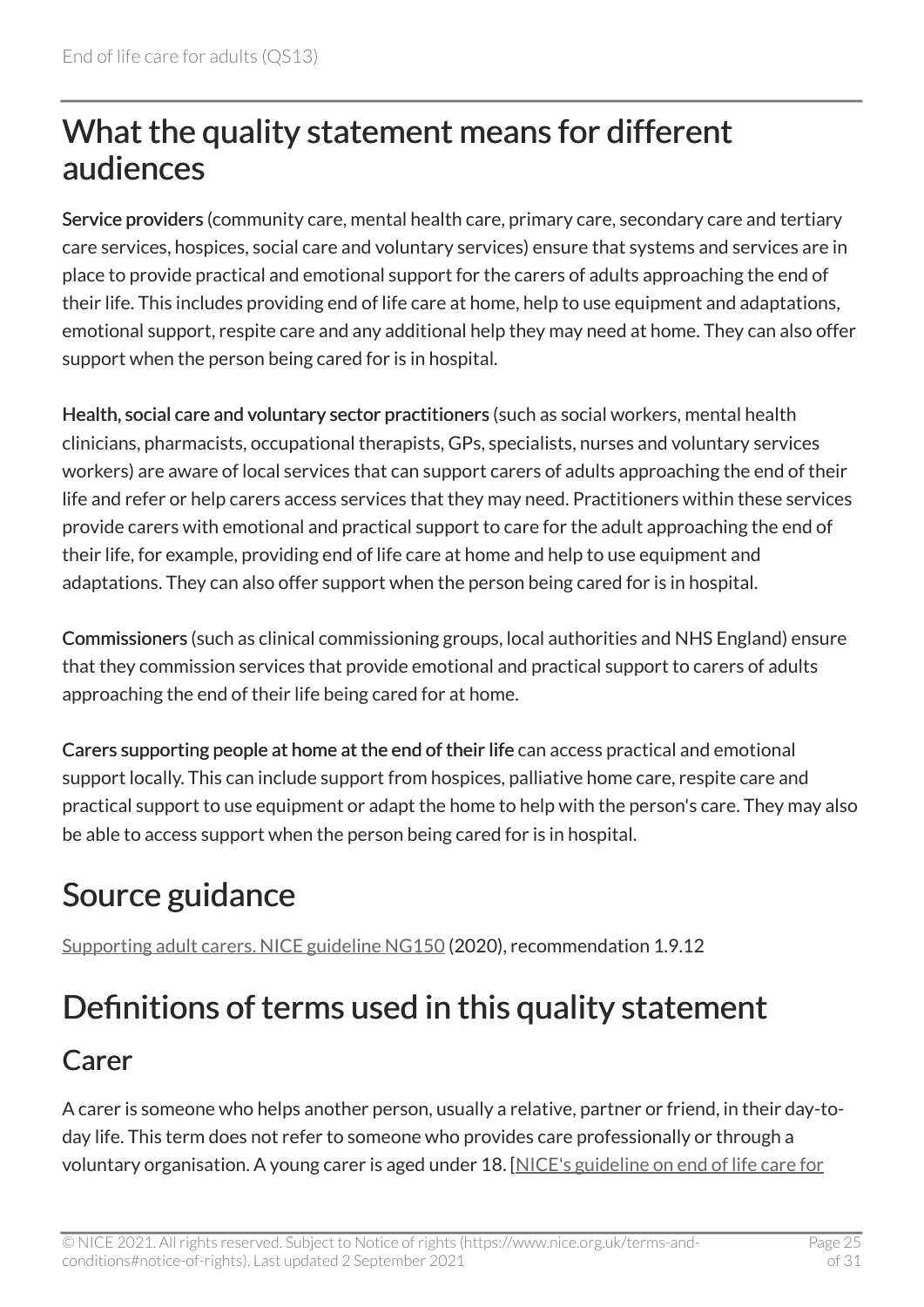#### [adults](https://www.nice.org.uk/guidance/ng142)]

#### Local services that can provide assistance

These are services provided locally, including from local hospices, to support carers when providing end of life care at home. They can include:

- replacement care (care that replaces the care normally given by a regular carer)
- palliative home care
- practical support, for example, to use equipment and adaptations
- additional help in the home
- support if the person they care for is admitted to hospital
- emotional support.

[Adapted from [NICE's guideline on supporting adult carers](https://www.nice.org.uk/guidance/ng150), recommendation 1.9.12]

### <span id="page-25-0"></span>Equality and diversity considerations

In some cases, the carer may be a younger or older person or have a disability or a significant health condition themselves, and this needs to be taken into account when support is being considered and provided.

If the adult approaching the end of their life also has a learning disability their carer may also need additional specialist support which should be considered by the practitioner providing care.

The carer's culture and religious beliefs may have a significant influence on whether they wish to be involved in some of the discussions about end of life care and advance care planning for the person they care for. The practitioners need to approach these discussions in a sensitive way. If carers do not want to speak about the future needs and care arrangements for the person they care for, this should be respected and clearly recorded.

Carers should be provided with information on support services in a format that they can easily read and understand themselves, or with support, so they can communicate effectively with health, social care and community practitioners. The information should be in a format that suits their needs and preferences. It should be accessible to people who do not speak or read English, and be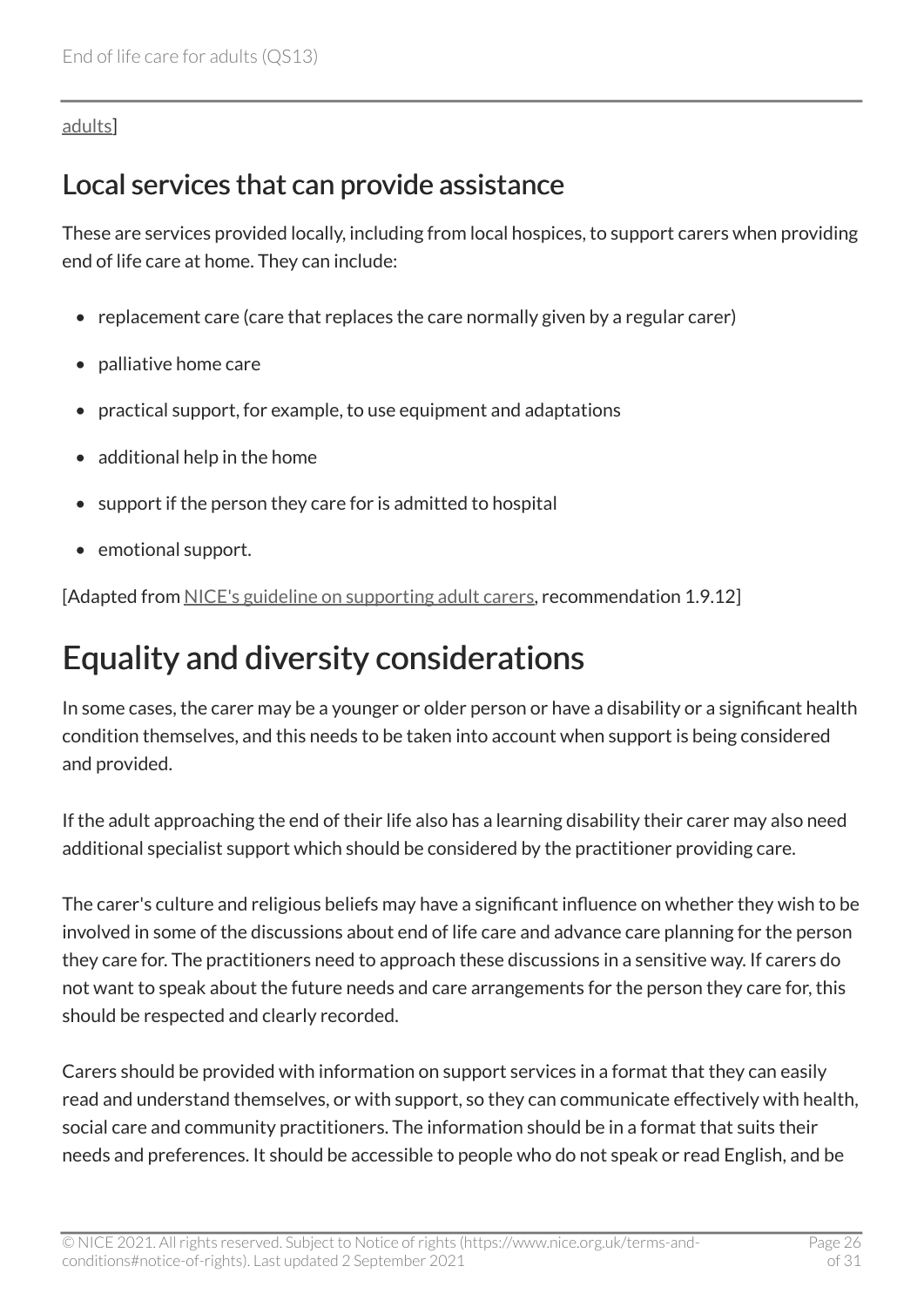culturally and age appropriate, taking into account the person's level of health literacy. People should have access to an interpreter or advocate if needed.

For people with additional needs related to a disability, impairment or sensory loss, information should be provided as set out in [NHS England's Accessible Information Standard](https://www.england.nhs.uk/ourwork/accessibleinfo/) or the equivalent standards for the devolved nations.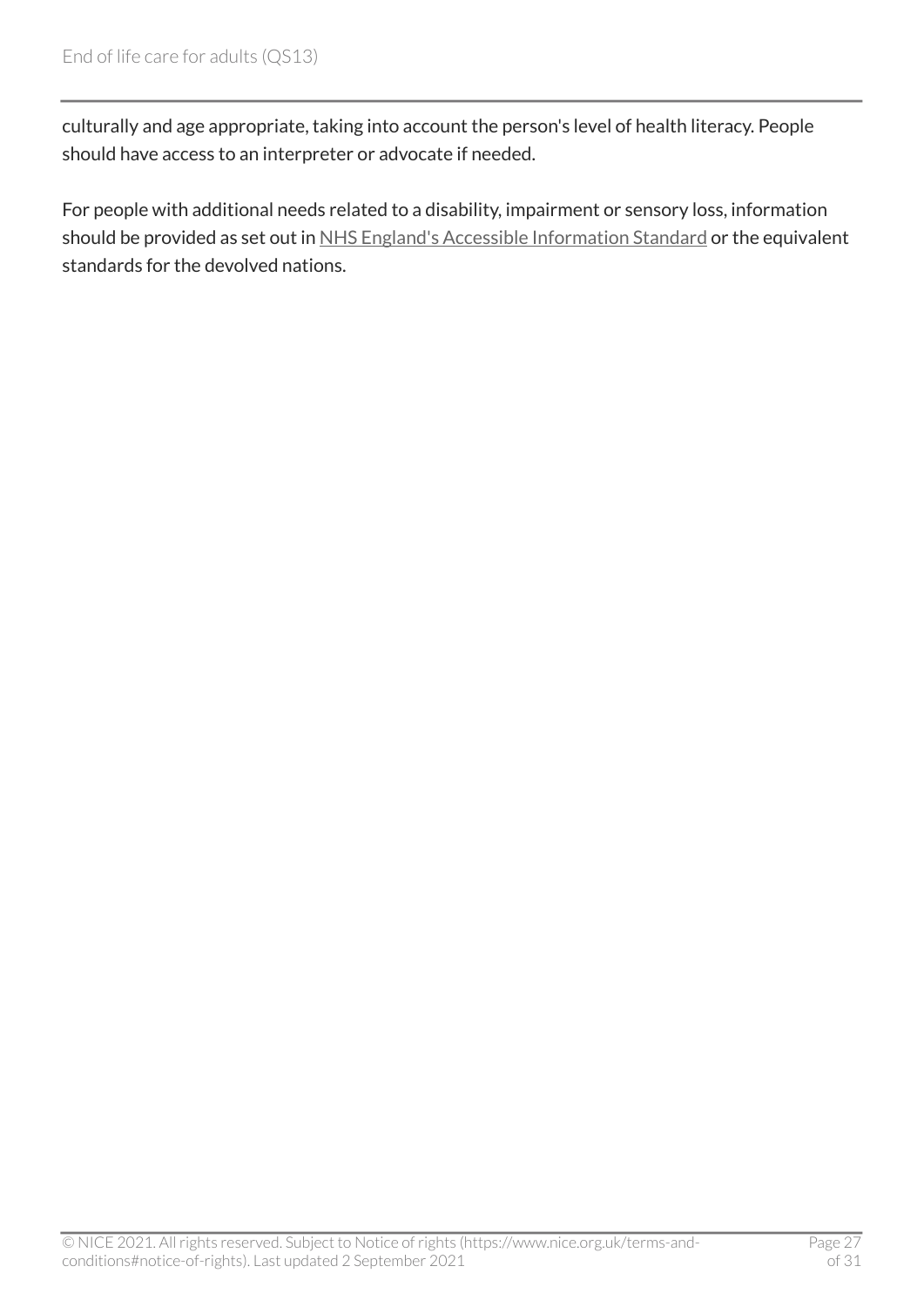# <span id="page-27-0"></span>Update information

September 2021: This quality standard was updated and statements prioritised in 2011 were replaced.

Statements are marked as:

- [new 2021] if the statement covers a new area for quality improvement
- [2011, updated 2021] if the statement covers an area for quality improvement included in the 2011 quality standard and has been updated.

Statements from the 2011 quality standard that are still supported by the evidence may still be useful at a local level. The [2011 quality standard on end of life care for adults](http://www.nice.org.uk/guidance/qs13/documents) is available as a pdf.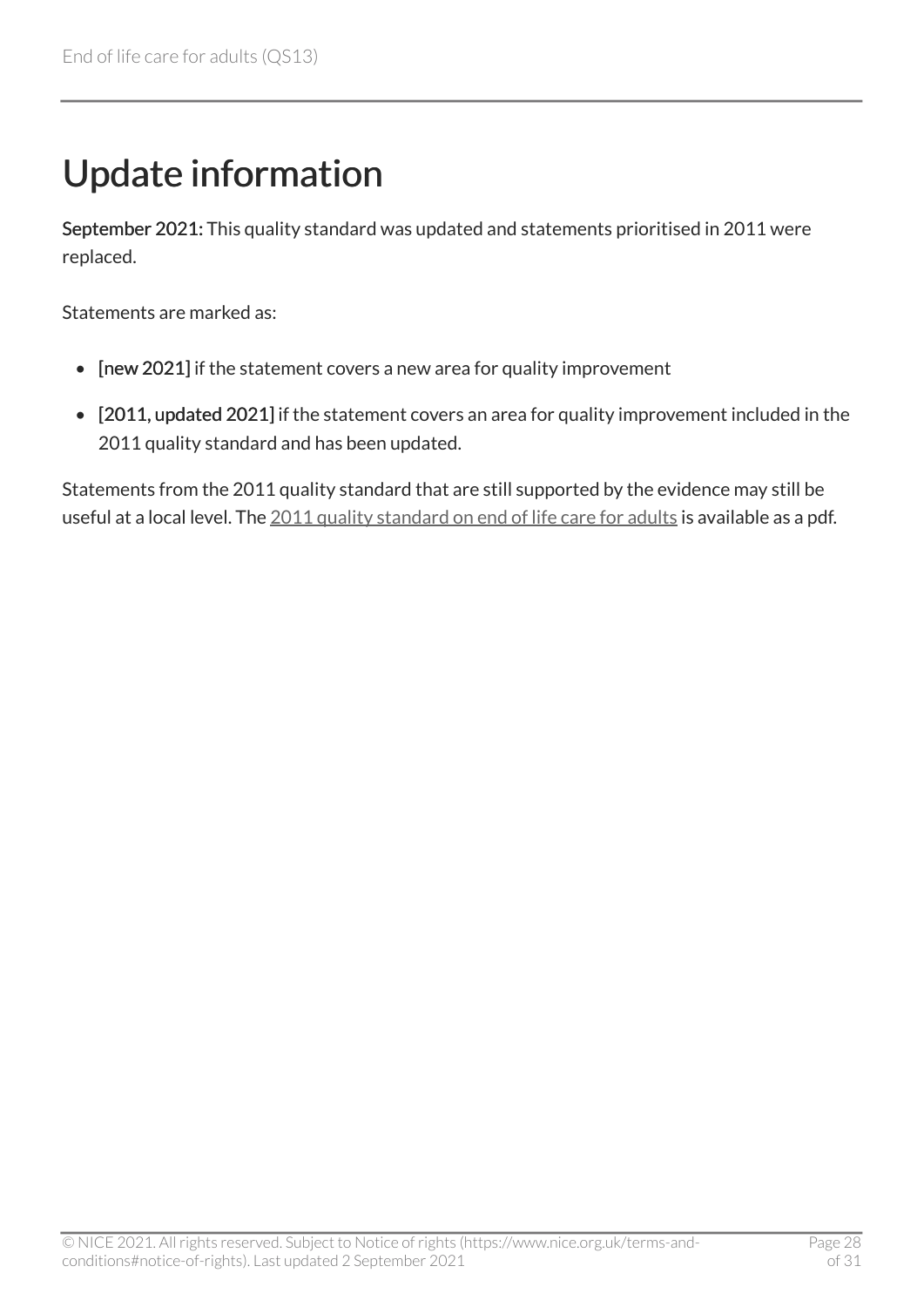# <span id="page-28-0"></span>About this quality standard

NICE quality standards describe high-priority areas for quality improvement in a defined care or service area. Each standard consists of a prioritised set of specific, concise and measurable statements. NICE quality standards draw on existing NICE or NICE-accredited guidance that provides an underpinning, comprehensive set of recommendations, and are designed to support the measurement of improvement.

Expected levels of achievement for quality measures are not specified. Quality standards are intended to drive up the quality of care, and so achievement levels of 100% should be aspired to (or 0% if the quality statement states that something should not be done). However, this may not always be appropriate in practice. Taking account of safety, shared decision-making, choice and professional judgement, desired levels of achievement should be defined locally.

Information about [how NICE quality standards are developed](https://www.nice.org.uk/standards-and-indicators/timeline-developing-quality-standards) is available from the NICE website.

See our [webpage on quality standard advisory committees](http://www.nice.org.uk/Get-Involved/Meetings-in-public/Quality-Standards-Advisory-Committee) for details of standing committee 2 members who advised on this quality standard. Information about the topic experts invited to join the standing members is available from the [webpage for this quality standard.](https://www.nice.org.uk/guidance/qs13/documents)

This quality standard has been included in the [NICE Pathway on end of life care for people with life](https://pathways.nice.org.uk/pathways/end-of-life-care-for-people-with-life-limiting-conditions)[limiting conditions,](https://pathways.nice.org.uk/pathways/end-of-life-care-for-people-with-life-limiting-conditions) which brings together everything we have said on a topic in an interactive flowchart.

NICE has produced a [quality standard service improvement template](https://www.nice.org.uk/about/what-we-do/into-practice/measuring-the-uptake-of-nice-guidance) to help providers make an initial assessment of their service compared with a selection of quality statements. This tool is updated monthly to include new quality standards.

NICE produces guidance, standards and information on commissioning and providing high-quality healthcare, social care, and public health services. We have agreements to provide certain NICE services to Wales, Scotland and Northern Ireland. Decisions on how NICE guidance and other products apply in those countries are made by ministers in the Welsh government, Scottish government, and Northern Ireland Executive. NICE guidance or other products may include references to organisations or people responsible for commissioning or providing care that may be relevant only to England.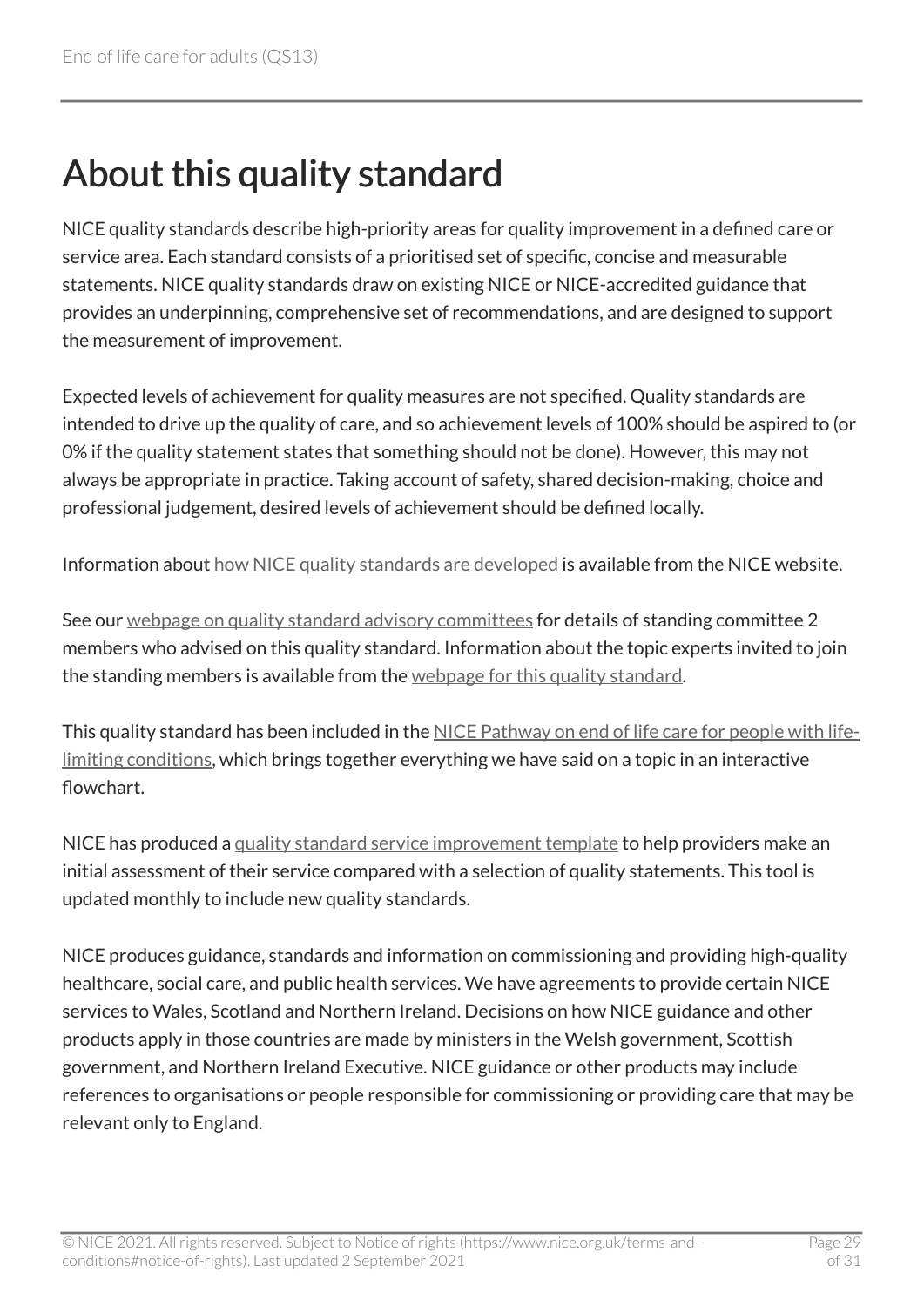### <span id="page-29-0"></span>Resource impact

NICE quality standards should be achievable by local services. The potential resource impact is considered by the quality standards advisory committee, drawing on resource impact work for the source guidance. Organisations are encouraged to use the [resource impact report for the NICE](https://www.nice.org.uk/guidance/ng142/resources) [guideline on end of life care for adults](https://www.nice.org.uk/guidance/ng142/resources) to help estimate local costs.

### <span id="page-29-1"></span>Diversity, equality and language

Equality issues were considered during development and [equality assessments for this quality](https://www.nice.org.uk/guidance/qs13/documents)  [standard](https://www.nice.org.uk/guidance/qs13/documents) are available. Any specific issues identified during development of the quality statements are highlighted in each statement.

Commissioners and providers should aim to achieve the quality standard in their local context, in light of their duties to have due regard to the need to eliminate unlawful discrimination, advance equality of opportunity and foster good relations. Nothing in this quality standard should be interpreted in a way that would be inconsistent with compliance with those duties.

ISBN: 978-1-4731-2425-7

# Endorsing organisation

This quality standard has been endorsed by NHS England, as required by the Health and Social Care Act (2012)

# Supporting organisations

Many organisations share NICE's commitment to quality improvement using evidence-based guidance. The following supporting organisations have recognised the benefit of the quality standard in improving care for patients, carers, service users and members of the public. They have agreed to work with NICE to ensure that those commissioning or providing services are made aware of and encouraged to use the quality standard.

- [Association for Palliative Medicine of Great Britain and Ireland](https://apmonline.org/)
- Resuscitation Council (UK)
- [British Geriatrics Society](http://www.bgs.org.uk/)
- [National Care Association](https://nationalcareassociation.org.uk/)
- [Royal College of Physicians \(RCP\)](https://www.rcplondon.ac.uk/)